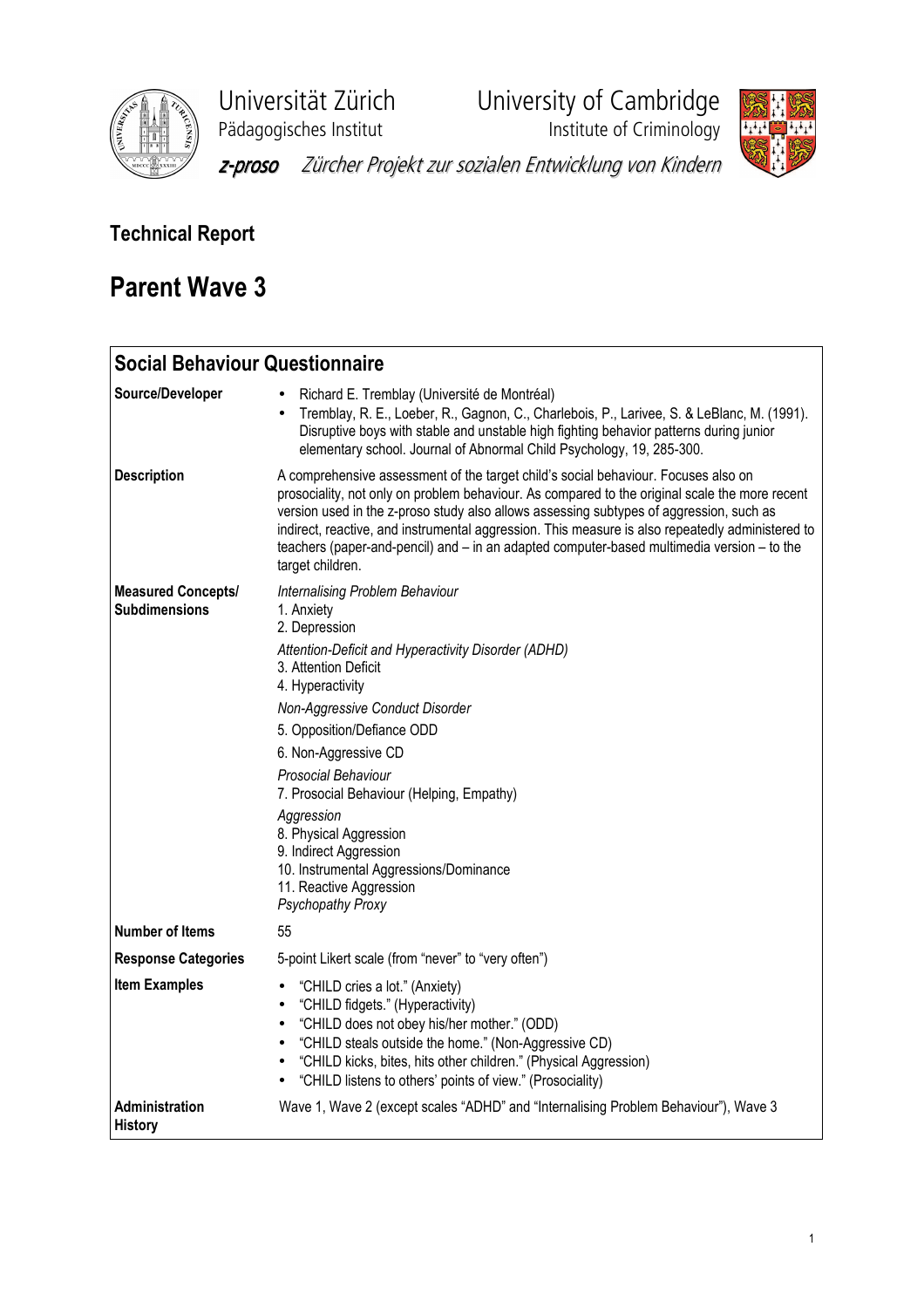# Social Behaviour Questionnaire – Subscale "Internalising Problem Behaviour "

- 5-point Likert scale
- Variable Values
- 1- never 2- rarely
- 3- sometimes
- 4- often
- 5- very often
- 
- 7- Does not apply (MISSING)
- 8- Don't know/ Can't remember (MISSING)
- 9- No answer/ Answer refused (MISSING)

## Variable

| Variable<br>Wording & | Variable Name    | Label                                | Wording                                                           | Missings (%)    |
|-----------------------|------------------|--------------------------------------|-------------------------------------------------------------------|-----------------|
| Case                  | P3 10010 1       | Internalising<br>problem behaviour 1 | <childname> cries a lot</childname>                               | $(0.0\%)$       |
| <b>Summary</b>        | P3 10010 2       | Internalising<br>problem behaviour 2 | <childname> is nervous, highstrung or tense</childname>           | $(0.1\%)$       |
|                       | P3 10010 3       | Internalising<br>problem behaviour 3 | <childname>is too fearful or anxious</childname>                  | $(0.0\%)$       |
|                       | P3 10010 4       | Internalising<br>problem behaviour 4 | <childname> is worried</childname>                                | (0.2%           |
|                       | P3 10010 5       | Internalising<br>problem behaviour 5 | <childname> seems to be unhappy, sad or depressed</childname>     | $(0.0\%)$       |
|                       | P3 10010 6       | Internalising<br>problem behaviour 6 | <childname> is not as happy as other children</childname>         | 12<br>$(1.0\%)$ |
|                       | P3 10010 7       | Internalising<br>problem behaviour 7 | <childname> has trouble enjoying him/herself</childname>          | (0.2%           |
|                       | P3 10010 8       | Internalising<br>problem behaviour 8 | <childname> appears miserable, distressed, or unhappy</childname> | (0.2%           |
|                       | P3 10010 9       | Internalising<br>problem behaviour 9 | <childname>stares into space</childname>                          | $(0.6\%)$       |
|                       | Total $N = 1181$ |                                      |                                                                   |                 |

#### Descriptive **Statistics**

| Variable   |                                      |      | <b>Standard</b>  |      |      |                 |                 | Item-Scale  | $\alpha$ If Item<br>Removed |
|------------|--------------------------------------|------|------------------|------|------|-----------------|-----------------|-------------|-----------------------------|
| Name       | Label                                | Mean | <b>Deviation</b> | Min. | Max. | <b>Skewness</b> | <b>Kurtosis</b> | Correlation | $(\alpha = .750)$           |
| P3_10010_1 | Internalising<br>problem behaviour 1 | 2.62 | 1.03             |      | 5    | .356            | $-0.345$        | .260        | .761                        |
| P3_10010_2 | Internalising<br>problem behaviour 2 | 2.05 | .918             |      | 5    | .540            | $-258$          | .484        | .718                        |
| P3_10010_3 | Internalising<br>problem behaviour 3 | 2.13 | 1.04             |      | 5    | .698            | $-114$          | .350        | .745                        |
| P3_10010_4 | Internalising<br>problem behaviour 4 | 2.00 | .855             |      | 5    | .449            | $-320$          | .503        | .715                        |
| P3_10010_5 | Internalising<br>problem behaviour 5 | 1.69 | .741             |      | 5    | .739            | $-200$          | .587        | .705                        |
| P3_10010_6 | Internalising<br>problem behaviour 6 | 1.50 | .742             |      | 5    | 1.37            | 1.31            | .532        | .713                        |
| P3 10010 7 | Internalising<br>problem behaviour 7 | 1.47 | .744             |      | 5    | 1.66            | 2.59            | .406        | .731                        |
| P3 10010 8 | Internalising<br>problem behaviour 8 | 1.61 | .725             |      | 5    | .946            | .255            | .552        | .711                        |
| P3_10010_9 | Internalising<br>problem behaviour 9 | 1.63 | .846             |      | 5    | 1.23            | .939            | .309        | .746                        |

|                    | <b>INCRUPTION CONTROL DELIGYIOUI SUDSCATE</b> (F3 AUXUED) |      |      |                  |      |      |       |                 |    |       |      |  |
|--------------------|-----------------------------------------------------------|------|------|------------------|------|------|-------|-----------------|----|-------|------|--|
| <b>Descriptive</b> |                                                           |      |      | Standard         |      |      | Skew- |                 |    | ANOVA |      |  |
| <b>Statistics</b>  | Group                                                     |      | Mean | <b>Deviation</b> | Min. | Max. | ness  | <b>Kurtosis</b> | df |       |      |  |
|                    | Full sample                                               | .180 | .855 | .494             | .000 | 2.56 | .585  | .148            |    |       |      |  |
|                    | Gender                                                    |      |      |                  |      |      |       |                 |    | .035  | .851 |  |
|                    | Girls                                                     | 567  | .858 | .494             | .000 | 2.56 | .573  | .083            |    |       |      |  |
|                    | Boys                                                      | 613  | .853 | .495             | .000 | 2.56 | .597  | .219            |    |       |      |  |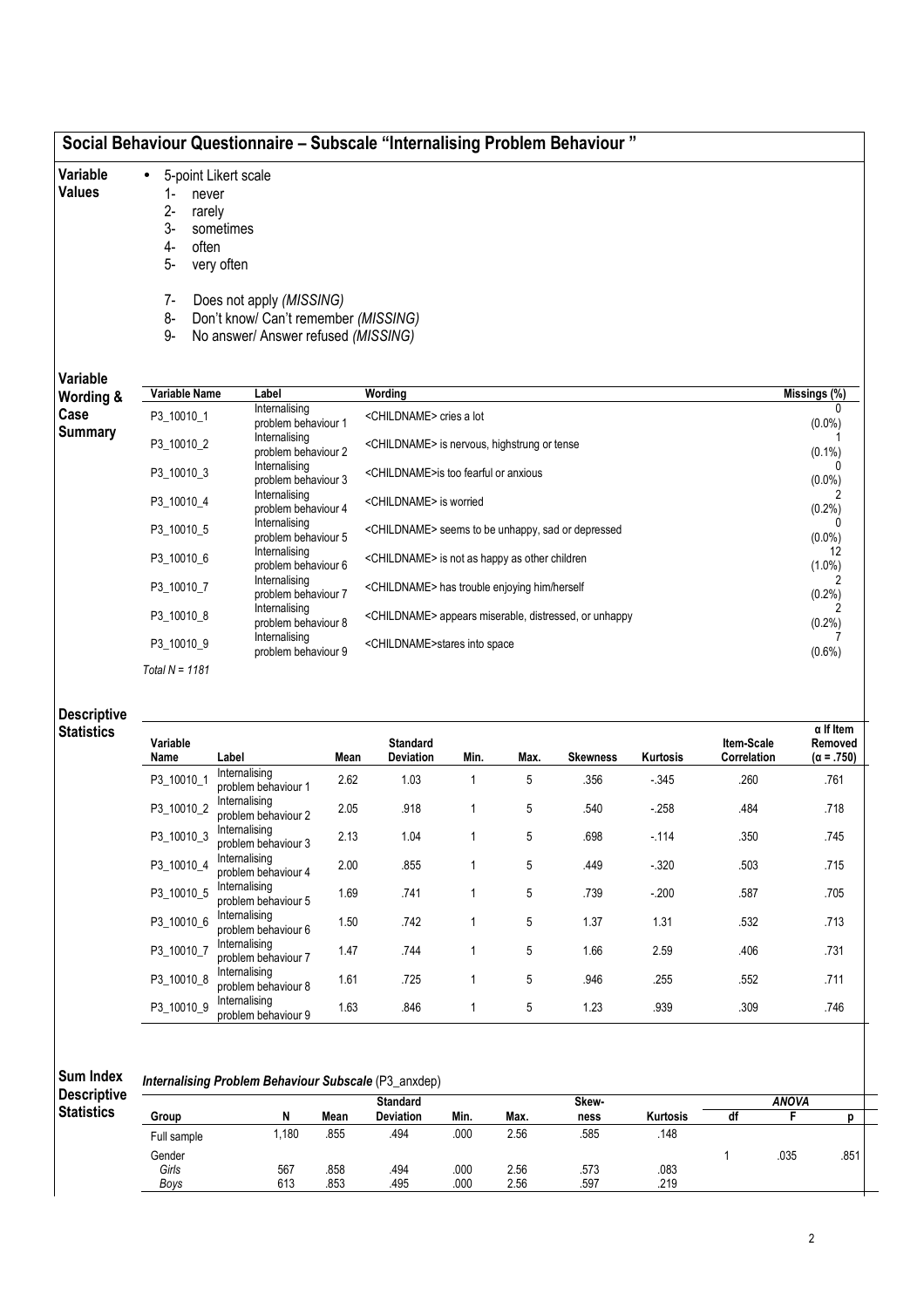| Treatment        |     |      |      |      |      |        |          | 3 | 1.59 | .190 |  |
|------------------|-----|------|------|------|------|--------|----------|---|------|------|--|
| Control          | 318 | .895 | .511 | .000 | 2.33 | .419   | $-0.392$ |   |      |      |  |
| Triple P         | 279 | .807 | .495 | .000 | 2.56 | .669   | .301     |   |      |      |  |
| <b>PATHS</b>     | 329 | .858 | .483 | .000 | 2.56 | .642   | .675     |   |      |      |  |
| Combination      | 254 | .857 | .485 | .000 | 2.44 | .661   | .274     |   |      |      |  |
| Language         |     |      |      |      |      |        |          | 8 | 1.88 | .060 |  |
| German           | 787 | .879 | .475 | .000 | 2.56 | .531   | .157     |   |      |      |  |
| Albanian         | 67  | .873 | .488 | .000 | 2.13 | .619   | $-032$   |   |      |      |  |
| Bos./Cro./ Serb. | 86  | .708 | .553 | .000 | 2.56 | 1.01   | .664     |   |      |      |  |
| English          | 17  | 1.00 | .541 | .000 | 2.11 | $-195$ | .700     |   |      |      |  |
| <b>Italian</b>   | 19  | .772 | .491 | .000 | 2.00 | .797   | .761     |   |      |      |  |
| Portuguese       | 71  | .857 | .549 | .000 | 2.22 | .600   | $-114$   |   |      |      |  |
| Spanish          | 45  | .867 | .602 | .000 | 2.56 | .856   | .411     |   |      |      |  |
| Tamil            | 51  | .760 | .418 | .000 | 2.11 | .755   | .791     |   |      |      |  |
| Turkish          | 37  | .757 | .536 | .000 | 2.11 | 696    | .017     |   |      |      |  |
|                  |     |      |      |      |      |        |          |   |      |      |  |

1) The scale has been constructed by taking the average of all the nine variables. The maximum number of missing values allowed was 3. For the purpose of rescaling, 1 has been subtracted from the total scale.

2) ANOVA yielded no significant results for the gender groups (F(1,1178) = 0.035, p>.05), the treatment groups (F(3,1176) =1.59, p>.05) or the language groups  $(F(8,1171) = 1.88, p > .05)$ .

Correlations Internalising Problem Behaviour Subscale (P3\_anxdep)

| with             |                            |          |                |      |          |                |     |          |                |     |
|------------------|----------------------------|----------|----------------|------|----------|----------------|-----|----------|----------------|-----|
| <b>Subscales</b> |                            |          | Full<br>Sample |      |          | <b>Girls</b>   |     |          | <b>Boys</b>    |     |
| & DVs            | Variable                   |          | p <sup>1</sup> | N    |          | p <sup>1</sup> | N   |          | p <sup>1</sup> | N   |
|                  | <b>Subscales</b>           |          |                |      |          |                |     |          |                |     |
|                  | ADHD                       | .456     | $***$          | 1179 | .485     | $***$          | 566 | .443     | $***$          | 613 |
|                  | <b>ODD</b>                 | .362     | $***$          | 1179 | .355     | $***$          | 566 | .373     | $***$          | 613 |
|                  | <b>NACD</b>                | .302     | $***$          | 1180 | .328     | $***$          | 567 | .293     | $***$          | 613 |
|                  | <b>Prosocial Behaviour</b> | $-.196$  | $***$          | 1167 | $-189$   | $***$          | 561 | $-212$   | $***$          | 606 |
|                  | Aggression                 | .382     | $***$          | 1177 | .407     | $***$          | 565 | .368     | $***$          | 612 |
|                  | Psychopathy Proxy          | .074     | $\star$        | 1175 | .111     | $***$          | 564 | .059     | ns             | 611 |
|                  | Parent SBQ                 |          |                |      |          |                |     |          |                |     |
|                  | Aggression                 | .382     | $***$          | 1177 | .407     | $***$          | 565 | .368     | $***$          | 612 |
|                  | Prosociality               | $-196$   | $***$          | 1167 | $-189$   | $***$          | 561 | $-212$   | $***$          | 606 |
|                  | Teacher SBQ                |          |                |      |          |                |     |          |                |     |
|                  | Aggression                 | .010     | ns             | 1129 | $-0.006$ | ns             | 537 | .023     | ns             | 592 |
|                  | Prosociality               | $-0.052$ | ns             | 1125 | $-.090$  | $\star$        | 537 | $-0.30$  | ns             | 588 |
|                  | Child SBQ                  |          |                |      |          |                |     |          |                |     |
|                  | Aggression                 | .026     | ns             | 1165 | .014     | ns             | 558 | .038     | ns             | 607 |
|                  | Prosociality               | $-0.025$ | ns             | 1165 | $-.029$  | ns             | 558 | $-0.027$ | ns             | 607 |

1 \*\*\* p<.001, \*\* p<.01, \* p<.05, ns p>.05

Comments: The Internalising Problem Behaviour Subscale is positively and significantly correlated with the other negative SBQ subscales (ADHD, ODD, NACD, Psychopathy proxy and Aggression) and negatively correlated with the positive SBQ subscale (Prosocial Behaviour). The correlations are generally moderate (except for ADHD) –pointing to the good convergent and divergent validity of the constructs. Further, the subscale does not have any significant correlations with the aggression/prosociality measures which are derived from the teacher- and child assessments.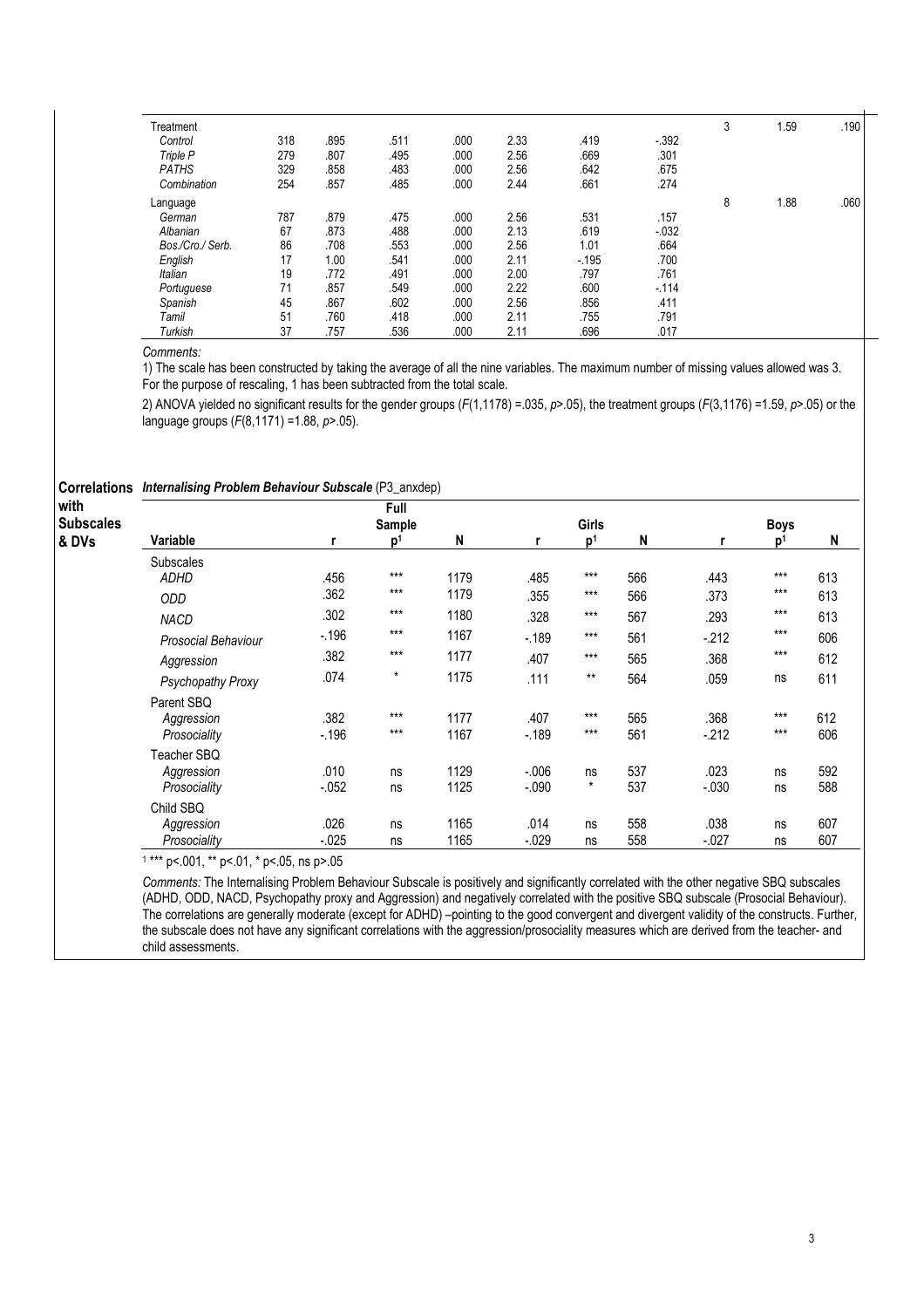|                                         | Social Behaviour Questionnaire - Subscale "Attention-Deficit and Hyperactivity Disorder (ADHD)"                                     |                                        |              |                                                                             |                                                                         |                                         |                                                                               |                  |                           |                                                  |              |  |
|-----------------------------------------|-------------------------------------------------------------------------------------------------------------------------------------|----------------------------------------|--------------|-----------------------------------------------------------------------------|-------------------------------------------------------------------------|-----------------------------------------|-------------------------------------------------------------------------------|------------------|---------------------------|--------------------------------------------------|--------------|--|
| Variable<br><b>Values</b>               | 5-point Likert scale<br>$\bullet$<br>$1 -$<br>never<br>$2 -$<br>rarely<br>3-<br>often<br>4-<br>5-<br>very often<br>$7-$<br>8-<br>9- | sometimes<br>Does not apply (MISSING)  |              | Don't know/ Can't remember (MISSING)<br>No answer/ Answer refused (MISSING) |                                                                         |                                         |                                                                               |                  |                           |                                                  |              |  |
| Variable<br>Wording &                   | Variable Name                                                                                                                       | Label                                  |              | <b>Wording</b>                                                              |                                                                         |                                         |                                                                               |                  |                           |                                                  | Missings (%) |  |
| Case                                    | P3_10010_10                                                                                                                         | ADHD <sub>1</sub>                      |              |                                                                             |                                                                         |                                         | <childname> is impulsive, acts without thinking</childname>                   |                  |                           |                                                  | $(0.3\%)$    |  |
| <b>Summary</b>                          | P3_10010_11                                                                                                                         | ADHD <sub>2</sub>                      |              |                                                                             | <childname> has difficulty awaiting turn in games or groups</childname> |                                         |                                                                               |                  |                           |                                                  |              |  |
|                                         | P3_10010_12                                                                                                                         | ADHD <sub>3</sub>                      |              |                                                                             | <childname> can't sit still, is restless, or hyperactive</childname>    |                                         |                                                                               |                  |                           |                                                  |              |  |
|                                         | P3_10010_13                                                                                                                         | ADHD 4                                 |              |                                                                             | <childname> fidgets</childname>                                         |                                         |                                                                               |                  |                           |                                                  |              |  |
|                                         | P3_10010_14                                                                                                                         | ADHD <sub>5</sub>                      |              |                                                                             |                                                                         |                                         | <childname> cannot settle to anything for more than a few moments</childname> |                  |                           |                                                  |              |  |
|                                         |                                                                                                                                     | ADHD 6                                 |              |                                                                             |                                                                         |                                         | (0.4% )                                                                       |                  |                           |                                                  |              |  |
|                                         | P3_10010_15                                                                                                                         |                                        |              |                                                                             |                                                                         |                                         | <childname> is distractible, has trouble sticking to any activity</childname> |                  |                           |                                                  | $(0.1\%)$    |  |
|                                         | P3_10010_16                                                                                                                         | ADHD <sub>7</sub>                      |              |                                                                             |                                                                         |                                         | <childname> can't concentrate, can't pay attention for long</childname>       |                  |                           |                                                  | (0.2%)       |  |
|                                         | P3_10010_17                                                                                                                         | ADHD <sub>8</sub>                      |              |                                                                             | <childname> is inattentive</childname>                                  |                                         |                                                                               |                  |                           |                                                  | $(0.1\%)$    |  |
|                                         | P3_10010_18                                                                                                                         | ADHD <sub>9</sub>                      |              |                                                                             |                                                                         | <childname> gives up easily</childname> |                                                                               |                  |                           |                                                  | $(0.1\%)$    |  |
|                                         | Total $N = 1181$                                                                                                                    |                                        |              |                                                                             |                                                                         |                                         |                                                                               |                  |                           |                                                  |              |  |
| <b>Descriptive</b><br><b>Statistics</b> | Variable<br>Name                                                                                                                    | Label                                  | Mean         | <b>Standard</b><br><b>Deviation</b>                                         | Min.                                                                    | Max.                                    | <b>Skewness</b>                                                               | Kurtosis         | Item-Scale<br>Correlation | $\alpha$ If Item<br>Removed<br>$(\alpha = .838)$ |              |  |
|                                         | P3_10010_10                                                                                                                         | ADHD <sub>1</sub>                      | 2.30         | .967                                                                        | 1                                                                       | 5                                       | .412                                                                          | $-138$           | .487                      | .827                                             |              |  |
|                                         | P3 10010 11<br>P3_10010_12                                                                                                          | ADHD <sub>2</sub><br>ADHD <sub>3</sub> | 2.39<br>2.18 | 1.05<br>1.10                                                                | 1<br>1                                                                  | 5<br>5                                  | .290<br>.648                                                                  | $-589$<br>$-377$ | .447<br>.570              | .832<br>.818                                     |              |  |
|                                         | P3 10010 13                                                                                                                         | ADHD 4                                 | 2.37         | 1.16                                                                        |                                                                         | 5                                       | .485                                                                          | $-620$           | .516                      | .825                                             |              |  |
|                                         | P3_10010_14                                                                                                                         | ADHD <sub>5</sub>                      | 2.19         | .956                                                                        | 1                                                                       | 5                                       | .486                                                                          | $-292$           | .639                      | .811                                             |              |  |
|                                         | P3_10010_15                                                                                                                         | ADHD 6                                 | 2.48         | 1.04                                                                        | 1                                                                       | 5                                       | .343                                                                          | $-0.353$         | .694                      | .804                                             |              |  |

Sum Index Des

Attention-Deficit Hyperactivity Disorder (ADHD) Subscale (P3\_adhd)

| <b>Descriptive</b> |              |      |      | <b>Standard</b>  |      |      | Skew- |          |    | <b>ANOVA</b> |      |
|--------------------|--------------|------|------|------------------|------|------|-------|----------|----|--------------|------|
| <b>Statistics</b>  | Group        | N    | Mean | <b>Deviation</b> | Min. | Max. | ness  | Kurtosis | df |              |      |
|                    | Full sample  | .180 | 1.30 | .675             | .00  | 3.78 | .411  | .172     |    |              |      |
|                    | Gender       |      |      |                  |      |      |       |          |    | 26.19        | .000 |
|                    | Girls        | 566  | 1.20 | .638             | .00  | 3.33 | .374  | .004     |    |              |      |
|                    | Boys         | 614  | 1.40 | .694             | .00  | 3.78 | .396  | .212     |    |              |      |
|                    | Treatment    |      |      |                  |      |      |       |          |    | .103         | .958 |
|                    | Control      | 318  | 1.31 | .709             | .00  | 3.67 | .419  | .286     |    |              |      |
|                    | Triple P     | 279  | 1.30 | .653             | .00  | 3.44 | .433  | .382     |    |              |      |
|                    | <b>PATHS</b> | 329  | 1.31 | .696             | .00  | 3.78 | .447  | .045     |    |              |      |
|                    | Combination  | 254  | 1.29 | .627             | .00  | 3.22 | .280  | $-199$   |    |              |      |

P3\_10010\_16 ADHD 7 2.25 .976 1 5 .508 -.110 .699 .805 P3\_10010\_17 ADHD 8 2.15 .936 1 5 .383 -.497 .524 .823 P3\_10010\_18 ADHD 9 2.41 1.00 1 5 .245 -.498 .381 .838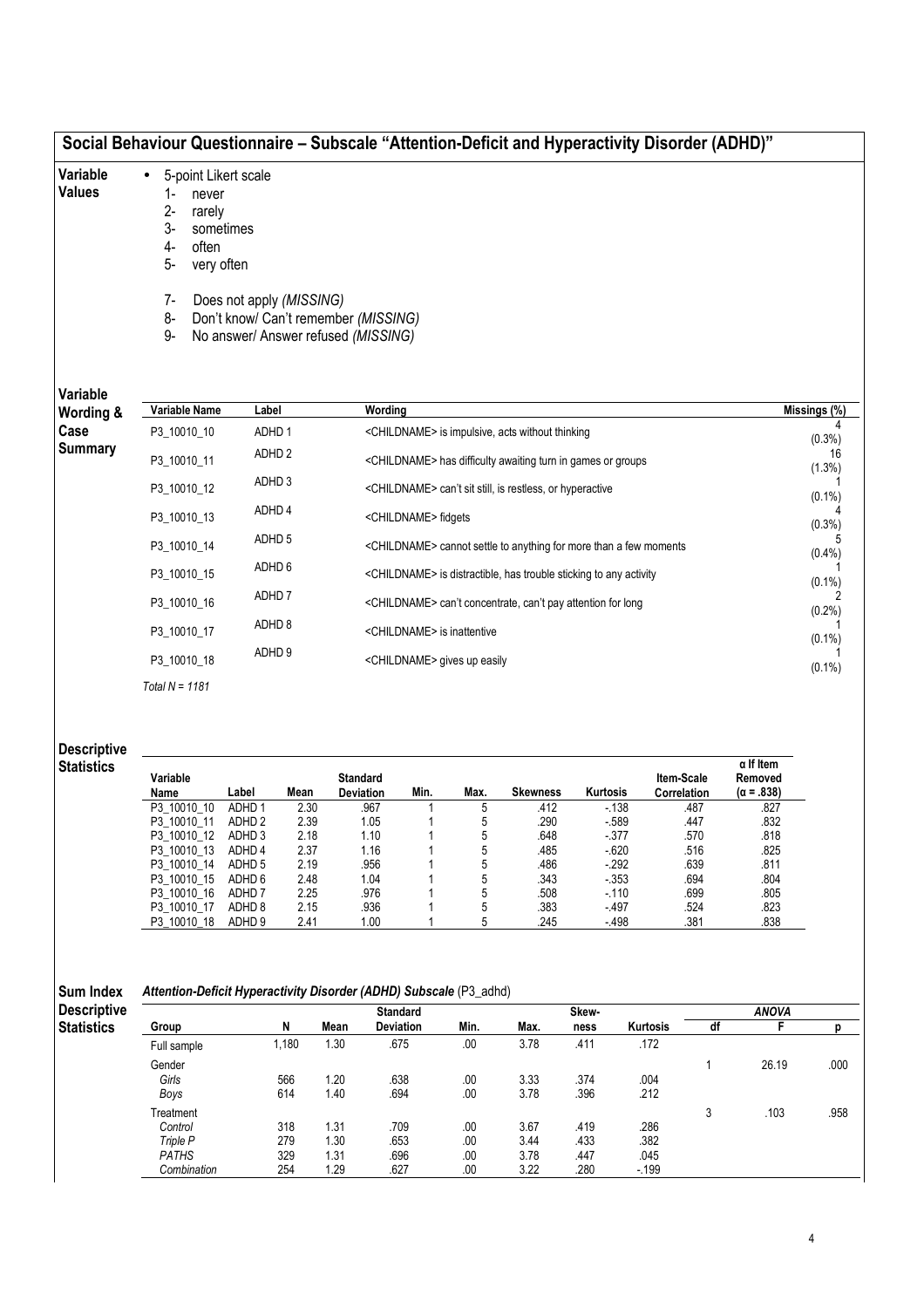| Language         |     |      |      |     |      |          |        | 4.26 | .000 |
|------------------|-----|------|------|-----|------|----------|--------|------|------|
| German           | 788 | 1.36 | .655 | .00 | 3.78 | .490     | .252   |      |      |
| Albanian         | 66  | 1.22 | .679 | .00 | 3.33 | .225     | .267   |      |      |
| Bos./Cro./ Serb. | 86  | 1.15 | .752 | .00 | 3.44 | .513     | $-082$ |      |      |
| English          | 17  | 1.42 | .742 | .00 | 2.89 | $-0.006$ | .121   |      |      |
| Italian          | 19  | 1.22 | .695 | .33 | 2.89 | .806     | .281   |      |      |
| Portuguese       | 71  | 1.04 | .695 | .00 | 3.33 | .497     | .477   |      |      |
| Spanish          | 45  | 1.22 | .744 | .00 | 3.33 | .436     | .333   |      |      |
| Tamil            | 51  | 1.48 | .545 | .56 | 2.89 | .673     | .168   |      |      |
| Turkish          | 37  | .997 | .642 | .00 | 2.44 | .361     | $-689$ |      |      |

1) The scale has been constructed by taking the average of all the nine variables. The maximum number of missing values allowed was 3. For the purpose of rescaling, 1 has been subtracted from the total scale.

2) The results of the ANOVA are highly significant for the gender groups (F(1,1178) =26.19, p<.001) and the language groups (F(8,1171) =4.26,  $p$ <.001). ANOVA yielded no significant results for the treatment groups ( $F(3,1176) = .103$ ,  $p > .05$ ).

Correlations Attention-Deficit Hyperactivity Disorder (ADHD) Subscale (P3\_adhd)

| with<br><b>Subscales</b> |                                                  |          | Full<br>Sample |      |         | Girls          |     |          | <b>Boys</b>    |     |
|--------------------------|--------------------------------------------------|----------|----------------|------|---------|----------------|-----|----------|----------------|-----|
| & DVs                    | Variable                                         |          | p <sup>1</sup> | N    |         | p <sup>1</sup> | N   |          | n <sup>1</sup> | N   |
|                          | <b>Subscales</b><br><b>Internalising Problem</b> | .456     | $***$          | 1179 | .485    | $***$          | 566 | .443     | $***$          | 613 |
|                          | Behaviour<br>ODD                                 | .511     | $***$          | 1179 | .472    | $***$          | 565 | .529     | $***$          | 614 |
|                          | <b>NACD</b>                                      | .432     | $***$          | 1180 | .440    | $***$          | 566 | .407     | $***$          | 614 |
|                          | Prosocial Behaviour                              | $-214$   | $***$          | 1166 | $-.193$ | $***$          | 560 | $-189$   | $***$          | 606 |
|                          | Aggression                                       | .462     | $***$          | 1176 | .410    | $***$          | 564 | .485     | $***$          | 612 |
|                          | <b>Psychopathy Proxy</b>                         | .125     | $***$          | 1176 | .202    | $***$          | 564 | .067     | ns             | 612 |
|                          | Parent SBQ                                       |          |                |      |         |                |     |          |                |     |
|                          | Aggression                                       | .462     | $***$          | 1176 | .410    | $***$          | 564 | .485     | $***$          | 612 |
|                          | Prosociality                                     | $-214$   | $***$          | 1166 | $-193$  | $***$          | 560 | $-189$   | $***$          | 606 |
|                          | Teacher SBQ                                      |          |                |      |         |                |     |          |                |     |
|                          | Aggression                                       | .154     | $***$          | 1129 | .116    | $***$          | 536 | .143     | $***$          | 593 |
|                          | Prosociality                                     | $-.116$  | $***$          | 1125 | $-045$  | ns             | 536 | $-0.098$ | $^\star$       | 589 |
|                          | Child SBQ                                        |          |                |      |         |                |     |          |                |     |
|                          | Aggression                                       | .153     | $***$          | 1165 | .096    | $\star$        | 557 | .156     | $***$          | 608 |
|                          | Prosociality                                     | $-0.076$ | $^\star$       | 1165 | $-021$  | ns             | 557 | $-069$   | ns             | 608 |

1 \*\*\* p<.001, \*\* p<.01, \* p<.05, ns p>.05

Comments: The Attention-Deficit Hyperactivity Disorder Subscale is positively correlated with the other negative SBQ subscales and negatively correlated with the positive SBQ subscale. The correlations are highly significant and range from low to substantial, casting doubt on the divergent validity of the construct. Further, the subscale has also significant but relatively lower correlations with the teacher and child aggression/prosociality measures than with the parent-reported measures.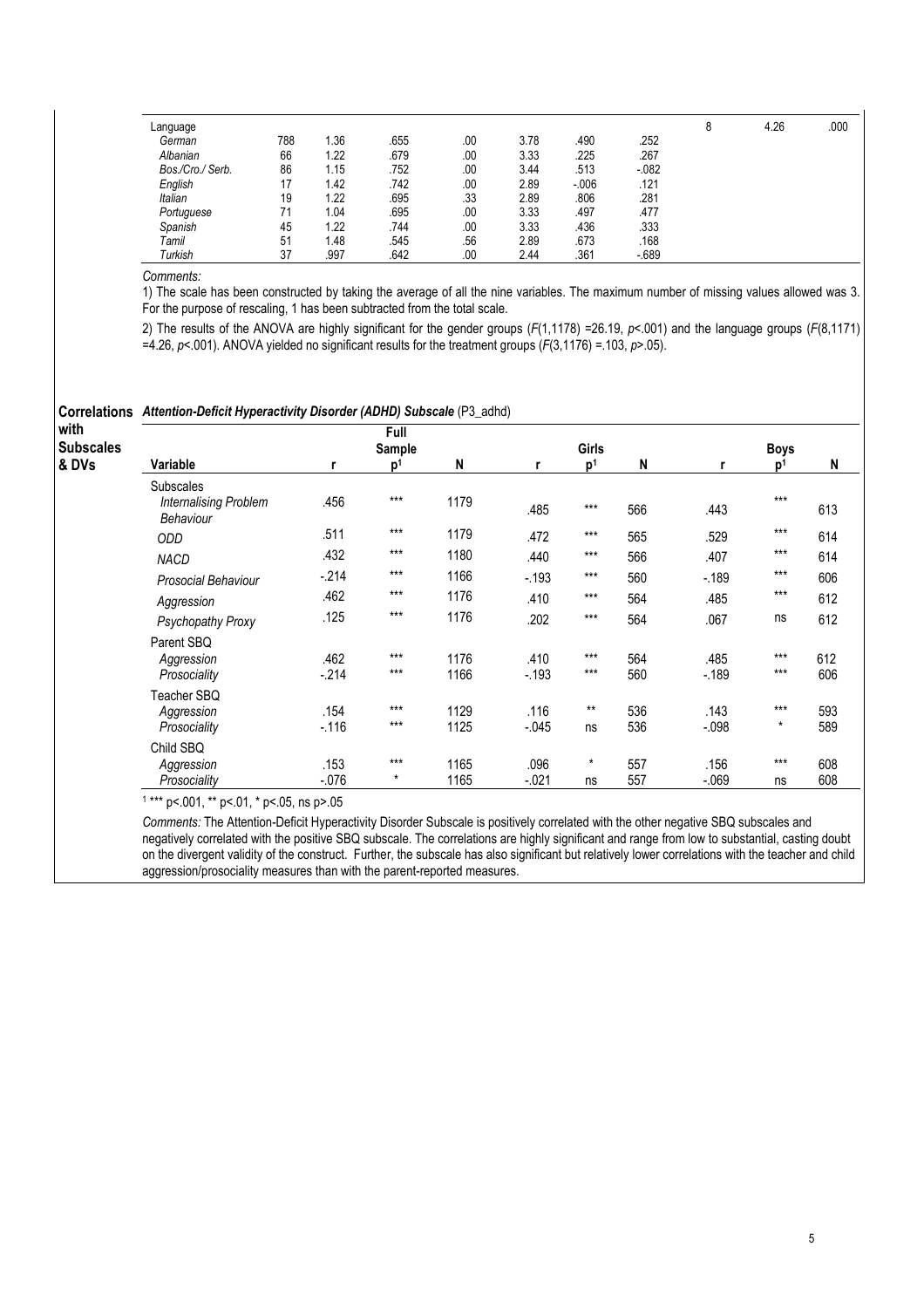|                                         |                                                                                                                                            | Social Behaviour Questionnaire - Subscale "Opposition/Defiance Subscale (ODD)"                          |              |                                                     |              |              |                 |                   |                           |                                                  |           |  |
|-----------------------------------------|--------------------------------------------------------------------------------------------------------------------------------------------|---------------------------------------------------------------------------------------------------------|--------------|-----------------------------------------------------|--------------|--------------|-----------------|-------------------|---------------------------|--------------------------------------------------|-----------|--|
| Variable<br><b>Values</b>               | 5-point Likert scale<br>$\bullet$<br>1-<br>never<br>$2-$<br>rarely<br>3-<br>sometimes<br>4-<br>often<br>5-<br>very often<br>7-<br>8-<br>9- | Does not apply (MISSING)<br>Don't know/ Can't remember (MISSING)<br>No answer/ Answer refused (MISSING) |              |                                                     |              |              |                 |                   |                           |                                                  |           |  |
| Variable                                |                                                                                                                                            |                                                                                                         |              |                                                     |              |              |                 |                   |                           |                                                  |           |  |
| Wording &                               | Variable Name                                                                                                                              | Label<br>Opposition/Defiance                                                                            |              | Wording                                             |              |              |                 |                   |                           | Missings (%)                                     |           |  |
| Case<br><b>Summary</b>                  | P3_10010_27                                                                                                                                |                                                                                                         |              | <childname> is disobedient at school</childname>    |              |              |                 |                   |                           |                                                  | (0.7%     |  |
|                                         | P3_10010_28                                                                                                                                | Opposition/Defiance<br>2                                                                                |              | <childname> doesn't obey his/her mother</childname> |              |              |                 |                   |                           |                                                  | $(0.3\%)$ |  |
|                                         | P3_10010_29                                                                                                                                | Opposition/Defiance                                                                                     |              | <childname> doesn't obey his/her father</childname> |              |              |                 |                   |                           |                                                  | 55        |  |
|                                         |                                                                                                                                            | 3<br>Opposition/Defiance                                                                                |              |                                                     |              |              |                 |                   |                           |                                                  | $(4.6\%)$ |  |
|                                         | P3_10010_30<br><childname> ignores you when you say something<br/>4</childname>                                                            |                                                                                                         |              |                                                     |              |              |                 |                   |                           |                                                  |           |  |
|                                         | Total $N = 1181$                                                                                                                           |                                                                                                         |              |                                                     |              |              |                 |                   |                           |                                                  |           |  |
| <b>Descriptive</b><br><b>Statistics</b> | Variable                                                                                                                                   | Label                                                                                                   | Mean         | <b>Standard</b><br>Deviation                        | Min.         | Max.         | <b>Skewness</b> | Kurtosis          | Item-Scale<br>Correlation | $\alpha$ If Item<br>Removed<br>$(\alpha = .727)$ |           |  |
|                                         | Name<br>P3_10010_27                                                                                                                        | Opposition/Defiance                                                                                     | 1.53         | .725                                                | $\mathbf{1}$ | 5            | 1.22            | .986              | .379                      | .737                                             |           |  |
|                                         | P3_10010_28                                                                                                                                | Opposition/Defiance                                                                                     | 2.20         | .869                                                | 1            | 5            | .202            | $-414$            | .628                      | .598                                             |           |  |
|                                         |                                                                                                                                            | Opposition/Defiance                                                                                     |              |                                                     |              |              |                 |                   |                           |                                                  |           |  |
|                                         | P3_10010_29                                                                                                                                |                                                                                                         | 1.99         | .893                                                | $\mathbf{1}$ | 5            | .507            | $-368$            | .563                      | .638                                             |           |  |
|                                         | P3_10010_30                                                                                                                                | Opposition/Defiance                                                                                     | 2.23         | .903                                                | $\mathbf{1}$ | 5            | .151            | $-615$            | .509                      | .673                                             |           |  |
| <b>Sum Index</b>                        |                                                                                                                                            | Opposition/Defiance (ODD) Subscale (P3_odd)                                                             |              |                                                     |              |              |                 |                   |                           |                                                  |           |  |
| <b>Descriptive</b>                      |                                                                                                                                            |                                                                                                         |              | <b>Standard</b>                                     |              |              | Skew-           |                   |                           | <b>ANOVA</b>                                     |           |  |
| <b>Statistics</b>                       | Group                                                                                                                                      | N                                                                                                       | Mean         | Deviation                                           | Min.         | Max.         | ness            | Kurtosis          | df                        | F                                                | p         |  |
|                                         | Full sample                                                                                                                                | 1,180                                                                                                   | .990         | .633                                                | .000         | 3.50         | .207            | $-384$            |                           |                                                  |           |  |
|                                         | Gender<br>Girls                                                                                                                            | 566                                                                                                     | .923         | .589                                                | .000         | 3.00         | .195            | $-443$            | $\mathbf{1}$              | 12.32                                            | .000      |  |
|                                         | Boys                                                                                                                                       | 614                                                                                                     | 1.05         | .666                                                | .000         | 3.50         | .157            | $-426$            |                           |                                                  |           |  |
|                                         | Treatment                                                                                                                                  |                                                                                                         |              |                                                     |              |              |                 |                   | 3                         | .564                                             | .639      |  |
|                                         | Control<br>Triple P                                                                                                                        | 319<br>279                                                                                              | .999<br>1.01 | .665<br>.621                                        | .000<br>.000 | 3.00<br>3.00 | .099<br>.220    | $-760$<br>$-225$  |                           |                                                  |           |  |
|                                         | <b>PATHS</b>                                                                                                                               | 328                                                                                                     | .995         | .624                                                | .000         | 3.50         | .367            | .223              |                           |                                                  |           |  |
|                                         | Combination                                                                                                                                | 254                                                                                                     | .946         | .618                                                | .000         | 2.50         | .142            | $-776$            |                           |                                                  |           |  |
|                                         | Language                                                                                                                                   |                                                                                                         |              |                                                     |              |              |                 |                   | 8                         | 23.09                                            | .000      |  |
|                                         | German                                                                                                                                     | 787                                                                                                     | 1.14         | .589                                                | .000         | 3.50         | .175            | .047              |                           |                                                  |           |  |
|                                         | Albanian                                                                                                                                   | 67                                                                                                      | .720         | .601                                                | .000         | 2.00         | .368            | $-1.04$           |                           |                                                  |           |  |
|                                         | Bos./Cro./ Serb.<br>English                                                                                                                | 86<br>17                                                                                                | .676<br>1.25 | .640<br>.606                                        | .000<br>.000 | 2.00<br>2.00 | .490<br>$-534$  | $-1.08$<br>$-576$ |                           |                                                  |           |  |
|                                         | Italian                                                                                                                                    | 19                                                                                                      | .895         | .603                                                | .000         | 2.00         | .104            | $-707$            |                           |                                                  |           |  |
|                                         | Portuguese                                                                                                                                 | 71                                                                                                      | .648         | .601                                                | .000         | 2.50         | .796            | .326              |                           |                                                  |           |  |
|                                         | Spanish                                                                                                                                    | 45                                                                                                      | .819         | .674                                                | .000         | 2.75         | .632            | .099              |                           |                                                  |           |  |

1) The scale has been constructed by taking the average of all the four variables. The maximum number of missing values allowed was 1. For the purpose of rescaling, 1 has been subtracted from the total scale.

Tamil 51 .343 .450 .000 2.00 2.01 4.50 Turkish 37 .773 .499 .000 1.50 .008 -1.27

2) The results of the ANOVA are highly significant for the gender groups (F(1,1178) =12.32, p<.001) and the language groups (F(8,1171) = $23.09$ ,  $p$ <.001). ANOVA yielded no significant results for the treatment groups ( $F(3,1176)$  = .564,  $p$ >.05).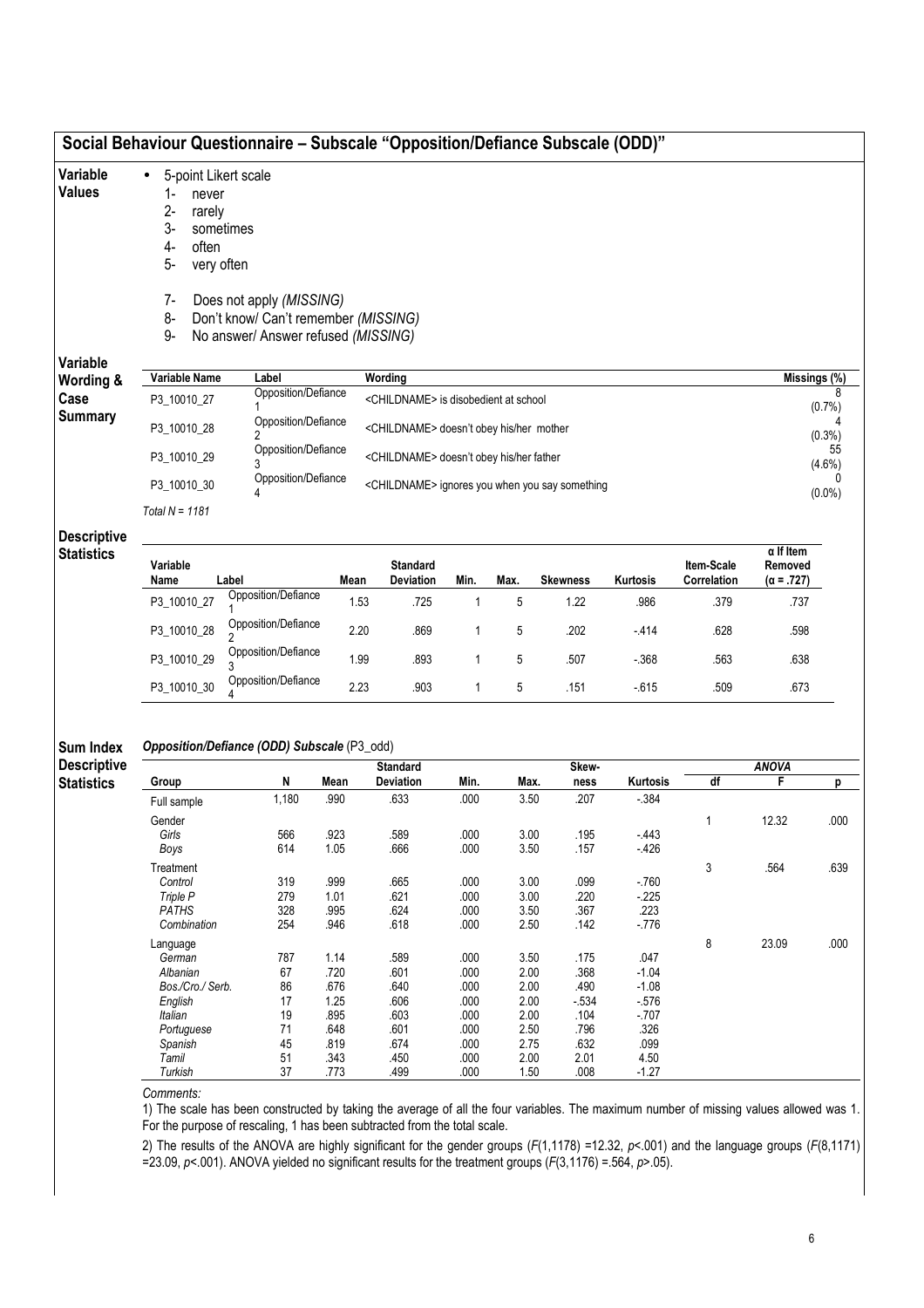#### Correlations Opposition/Defiance (ODD) Subscale (P3\_odd) with Subscales & DVs Full Sample Girls Boys<br>  $p^1$  N r  $p^1$ Variable **r** p<sup>1</sup> N r p<sup>1</sup> N r p<sup>1</sup> N **Subscales**  Internalising Problem Behaviour .362 \*\*\* 1179 .355 \*\*\* 566 .373 \*\*\* 613 ADHD .511 \*\*\* 1179 .472 \*\*\* 565 .529 \*\*\* 614 NACD .468 \*\*\* 1180 .449 \*\*\* 566 .468 \*\*\* 614 Prosocial Behaviour -.329 \*\*\* 1166 -.271 \*\*\* 560 -.355 \*\*\* 606 Aggression .462 \*\*\* 1176 .408 \*\*\* 564 .492 \*\*\* 612 Psychopathy Proxy .122 \*\*\* 1175 .123 \*\* 563 .109 \*\* 612 Parent SBQ<br>Aggression Aggression .462 \*\*\* 1176 .408 \*\*\* 564 .492 \*\*\* 612 Prosociality -.329 \*\*\* 1166 -.271 \*\*\* 560 -.355 \*\*\* 606 Teacher SBQ<br>Aggression Aggression .092 \*\* 1129 .144 \*\*\* 536 .033 ns 593 Prosociality -.128 \*\*\* 1125 -.099 \* 536 -.105 \* 589 Child SBQ Aggression .196 \*\*\* 1165 .138 \*\* 557 .211 \*\*\* 608 Prosociality -.075 \* 1165 -.008 ns 557 -.086 \* 608

1 \*\*\* p<.001, \*\* p<.01, \* p<.05, ns p>.05

Comments: The Opposition-Defiance Subscale is positively correlated with the other negative SBQ subscales (Internalising Problem Behaviour, ADHD, NACD and Aggression) and negatively correlated with the positive SBQ subscale (Prosocial Behaviour). The correlations are highly significant and range from low to substantial, casting doubt on the divergent validity of the construct. Further, the subscale has also significant but lower correlations with the teacher and child aggression/prosociality measures than with the parent measures.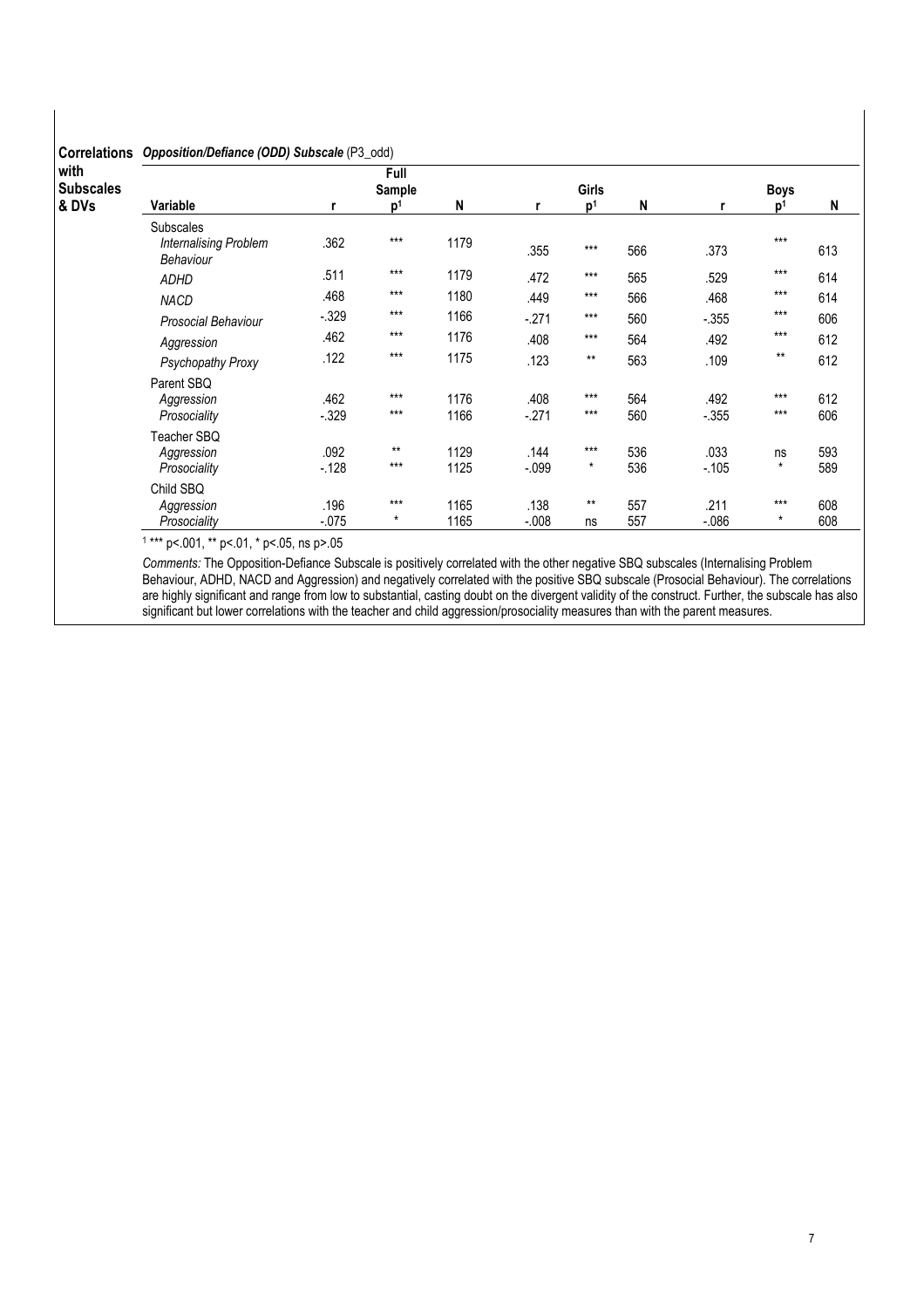|                                                             |                                                                                                                                                 |                                                                                                         |              | Social Behaviour Questionnaire - Subscale "Non-Aggressive Conduct Disorder (NACD)" |      |              |                                                                                        |              |                           |              |                                                  |                           |
|-------------------------------------------------------------|-------------------------------------------------------------------------------------------------------------------------------------------------|---------------------------------------------------------------------------------------------------------|--------------|------------------------------------------------------------------------------------|------|--------------|----------------------------------------------------------------------------------------|--------------|---------------------------|--------------|--------------------------------------------------|---------------------------|
| Variable<br>Values                                          | 5-point Likert scale<br>$\bullet$<br>1-<br>never<br>$2 -$<br>rarely<br>3-<br>sometimes<br>4-<br>often<br>$5-$<br>very often<br>$7-$<br>8-<br>9- | Does not apply (MISSING)<br>Don't know/ Can't remember (MISSING)<br>No answer/ Answer refused (MISSING) |              |                                                                                    |      |              |                                                                                        |              |                           |              |                                                  |                           |
| Variable                                                    | Variable Name                                                                                                                                   | Label                                                                                                   |              |                                                                                    |      |              |                                                                                        |              |                           |              |                                                  |                           |
| Wording &                                                   |                                                                                                                                                 |                                                                                                         |              | Wording                                                                            |      |              |                                                                                        |              |                           |              |                                                  | Missings $\overline{(*)}$ |
| Case<br><b>Summary</b>                                      | P3_10010_24                                                                                                                                     | NACD <sub>1</sub><br>NACD <sub>2</sub>                                                                  |              | <childname> steals at home</childname>                                             |      |              |                                                                                        |              |                           |              |                                                  | $(0.0\%)$<br>5            |
|                                                             | P3_10010_25                                                                                                                                     | NACD <sub>3</sub>                                                                                       |              |                                                                                    |      |              | <childname> steals outside the home</childname>                                        |              |                           |              |                                                  | $(0.4\%)$                 |
|                                                             | P3_10010_26                                                                                                                                     | NACD <sub>4</sub>                                                                                       |              |                                                                                    |      |              | <childname> destroys his/her own things</childname>                                    |              |                           |              |                                                  | $(0.0\%)$                 |
|                                                             | P3_10010_31                                                                                                                                     | NACD <sub>5</sub>                                                                                       |              |                                                                                    |      |              | <childname> destroys things belonging to his/her family, or other children</childname> |              |                           |              |                                                  | $(0.1\%)$<br>0            |
|                                                             | P3_10010_32                                                                                                                                     |                                                                                                         |              | <childname> tells lies and cheats</childname>                                      |      |              |                                                                                        |              |                           |              |                                                  |                           |
|                                                             | Total $N = 1181$                                                                                                                                |                                                                                                         |              |                                                                                    |      |              |                                                                                        |              |                           |              |                                                  |                           |
| <b>Descriptive</b><br><b>Statistics</b>                     | Variable<br>Name<br>Label                                                                                                                       |                                                                                                         | Mean         | <b>Standard</b><br><b>Deviation</b>                                                | Min. | Max.         | <b>Skewness</b>                                                                        | Kurtosis     | Item-Scale<br>Correlation |              | $\alpha$ If Item<br>Removed<br>$(\alpha = .590)$ |                           |
|                                                             | P3 10010 24                                                                                                                                     | NACD <sub>1</sub>                                                                                       | 1.07         | 309                                                                                | 1    | 5            | 5.78                                                                                   | 43.08        | .388                      |              | .543                                             |                           |
|                                                             |                                                                                                                                                 |                                                                                                         |              |                                                                                    | 1    |              |                                                                                        |              |                           |              |                                                  |                           |
|                                                             | P3_10010_25                                                                                                                                     | NACD <sub>2</sub>                                                                                       | 1.04         | .238                                                                               |      | 4            | 6.43                                                                                   | 48.49        | .276                      |              | .584                                             |                           |
|                                                             | P3_10010_26                                                                                                                                     | NACD <sub>3</sub><br>NACD <sub>4</sub>                                                                  | 1.30<br>1.19 | .598<br>.480                                                                       |      | 5<br>4       | 2.11<br>2.66                                                                           | 4.33         | .388<br>.473              |              | .512<br>.472                                     |                           |
|                                                             | P3_10010_31<br>P3_10010_32                                                                                                                      | NACD <sub>5</sub>                                                                                       | 1.74         | .790                                                                               |      | 5            | .784                                                                                   | 7.37<br>.019 | .394                      |              | .552                                             |                           |
|                                                             | Non-Aggressive Conduct Disorder (NACD) Subscale (P3_nacd)                                                                                       |                                                                                                         |              |                                                                                    |      |              |                                                                                        |              |                           |              |                                                  |                           |
|                                                             |                                                                                                                                                 |                                                                                                         |              | <b>Standard</b>                                                                    |      |              |                                                                                        | Skew-        |                           |              | <b>ANOVA</b>                                     |                           |
| <b>Sum Index</b><br><b>Descriptive</b><br><b>Statistics</b> | Group                                                                                                                                           | N                                                                                                       | Mean         | Deviation                                                                          |      | Min.         | Max.                                                                                   | ness         | Kurtosis                  | df           | F                                                | p                         |
|                                                             | Full sample                                                                                                                                     | 1,181                                                                                                   | .269         | .327                                                                               |      | .000         | 2.25                                                                                   | 1.83         | 4.61                      |              |                                                  |                           |
|                                                             | Gender<br>Girls                                                                                                                                 | 567                                                                                                     | .217         | .285                                                                               |      | .000         | 2.20                                                                                   | 2.14         | 7.26                      | $\mathbf{1}$ | 27.37                                            | .000                      |
|                                                             | Boys                                                                                                                                            | 614                                                                                                     | .316         | .356                                                                               |      | .000         | 2.25                                                                                   | 1.59         | 3.19                      |              |                                                  |                           |
|                                                             | Treatment                                                                                                                                       |                                                                                                         |              |                                                                                    |      |              |                                                                                        |              |                           | 3            | .709                                             |                           |
|                                                             | Control                                                                                                                                         | 319                                                                                                     | .274         | .322                                                                               |      | .000         | 1.60                                                                                   | 1.57         | 2.78                      |              |                                                  |                           |
|                                                             | Triple P                                                                                                                                        | 279                                                                                                     | .260         | .304                                                                               |      | .000         | 1.60                                                                                   | 1.51         | 2.56                      |              |                                                  | .547                      |
|                                                             | <b>PATHS</b>                                                                                                                                    | 329                                                                                                     | .286         | .352                                                                               |      | .000         | 2.20                                                                                   | 1.96         | 5.26                      |              |                                                  |                           |
|                                                             | Combination                                                                                                                                     | 254                                                                                                     | .249         | .326                                                                               |      | .000         | 2.25                                                                                   | 2.19         | 7.24                      |              |                                                  |                           |
|                                                             | Language<br>German                                                                                                                              | 788                                                                                                     | .312         | .349                                                                               |      | .000         | 2.25                                                                                   | 1.69         | 3.83                      | 8            | 8.62                                             |                           |
|                                                             | Albanian                                                                                                                                        | 67                                                                                                      | .167         | .227                                                                               |      | .000         | .800                                                                                   | 1.29         | .890                      |              |                                                  |                           |
|                                                             | Bos./Cro./ Serb.                                                                                                                                | 86                                                                                                      | .128         | .243                                                                               |      | .000         | 1.20                                                                                   | 2.09         | 4.55                      |              |                                                  |                           |
|                                                             | English                                                                                                                                         | 17                                                                                                      | .447         | .493                                                                               |      | .000         | 1.60                                                                                   | .973         | .155                      |              |                                                  |                           |
|                                                             | Italian                                                                                                                                         | 19                                                                                                      | .379         | .437                                                                               |      | .000         | 1.80                                                                                   | 2.01         | 5.55                      |              |                                                  |                           |
|                                                             | Portuguese                                                                                                                                      | 71                                                                                                      | .186         | .217                                                                               |      | .000         | .800                                                                                   | 1.17         | .634                      |              |                                                  |                           |
|                                                             | Spanish<br>Tamil                                                                                                                                | 45<br>51                                                                                                | .227<br>.125 | .211<br>.160                                                                       |      | .000<br>.000 | .600<br>.600                                                                           | .447<br>1.03 | $-1.03$<br>.195           |              |                                                  | .000                      |

1) The scale has been constructed by taking the average of the five variables. The maximum number of missing values allowed was 1. For the purpose of rescaling, 1 has been subtracted from the total scale.

2) The results of the ANOVA are highly significant for the gender groups  $(F(1, 1179)$  =27.37, p <.001) and the language groups  $(F(8, 1172)$ =8.62, p<.001). ANOVA yielded no significant results for the treatment groups  $(F(3,1177) = 709, p > .05)$ .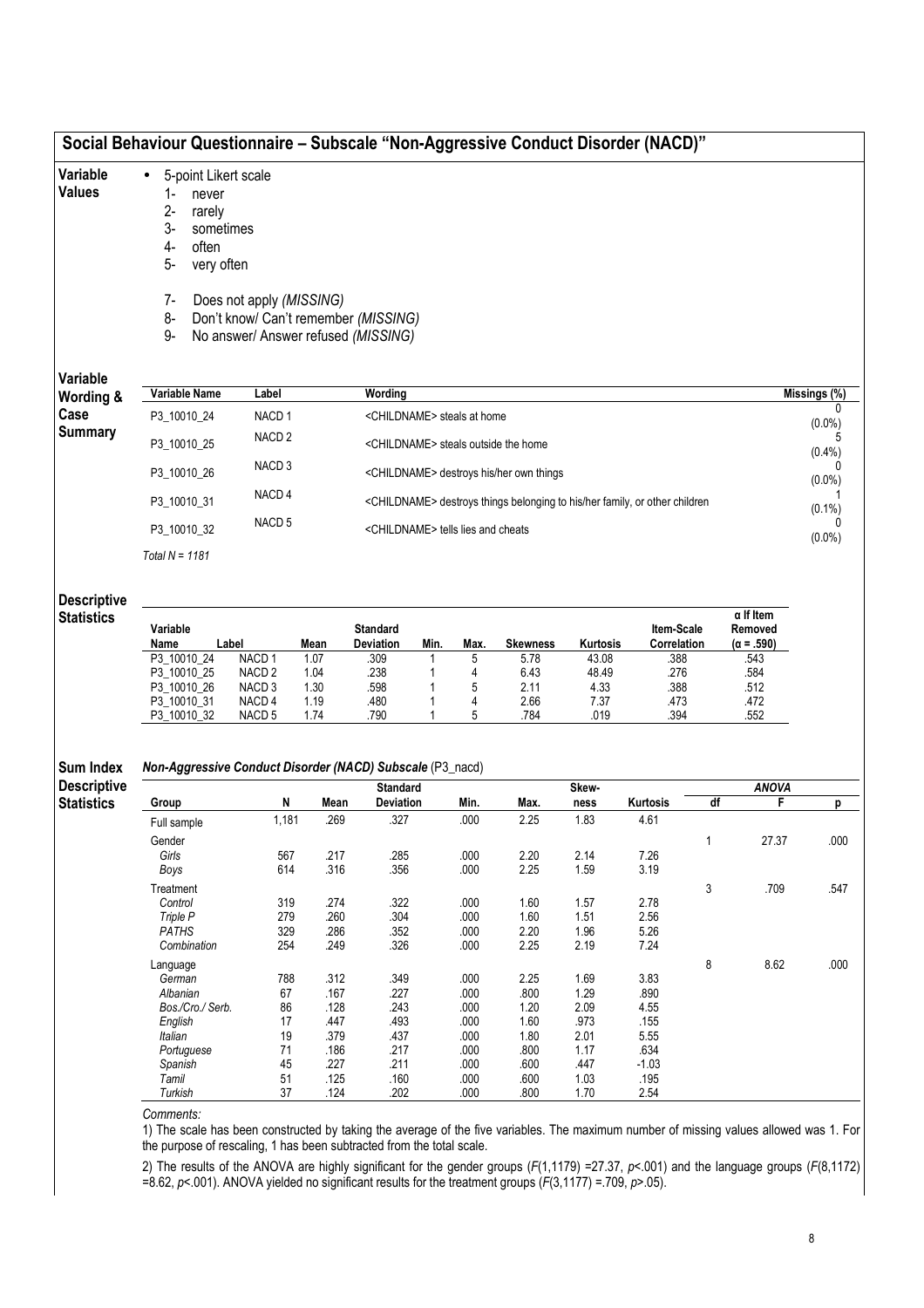| with             |                                                               |                  | Full           |              |                 |                |            |                 |                    |            |
|------------------|---------------------------------------------------------------|------------------|----------------|--------------|-----------------|----------------|------------|-----------------|--------------------|------------|
| <b>Subscales</b> |                                                               |                  | Sample         |              | <b>Girls</b>    |                |            |                 | <b>Boys</b>        |            |
| & DVs            | Variable                                                      |                  | D <sup>1</sup> | N            | r               | p1             | N          | r               | ŋ,                 | N          |
|                  | <b>Subscales</b><br><b>Internalising Problem</b><br>Behaviour | .302             | $***$          | 1180         | .328            | $***$          | 567        | .293            | $***$              | 613        |
|                  | <b>ADHD</b>                                                   | .432             | $***$          | 1180         | .440            | $***$          | 566        | .407            | $***$              | 614        |
|                  | <b>ODD</b>                                                    | .468             | $***$          | 1180         | .449            | $***$          | 566        | .468            | $***$              | 614        |
|                  | <b>Prosocial Behaviour</b>                                    | $-235$           | $***$          | 1167         | $-.200$         | $***$          | 561        | $-223$          | $***$              | 606        |
|                  | Aggression                                                    | .468             | $***$          | 1177         | .440            | $***$          | 565        | .473            | $***$              | 612        |
|                  | Psychopathy Proxy                                             | .212             | $***$          | 1176         | .286            | $***$          | 564        | .162            | $***$              | 612        |
|                  | Parent SBQ<br>Aggression<br>Prosociality                      | .468<br>$-235$   | $***$<br>$***$ | 1177<br>1167 | .440<br>$-.200$ | $***$<br>$***$ | 565<br>561 | .473<br>$-223$  | $***$<br>$***$     | 612<br>606 |
|                  | Teacher SBQ<br>Aggression<br>Prosociality                     | .113<br>$-0.088$ | $***$<br>$***$ | 1130<br>1126 | .053<br>$-0.14$ | ns<br>ns       | 537<br>537 | .110<br>$-.064$ | $***$<br>ns        | 593<br>589 |
|                  | Child SBQ<br>Aggression<br>Prosociality                       | .116<br>$-.079$  | $***$<br>$***$ | 1166<br>1166 | .085<br>.018    | $\star$<br>ns  | 558<br>558 | .099<br>$-.090$ | $\star$<br>$\star$ | 608<br>608 |

1 \*\*\* p<.001, \*\* p<.01, \* p<.05, ns p>.05

Comments: The NACD Subscale is positively correlated with the other negative SBQ subscales (Internalising Problem Behaviour, ADHD, ODD, Aggression and Psychopathy proxy) and negatively correlated with the positive SBQ subscale (Prosocial Behaviour). The correlations are highly significant and range from low to substantial, casting doubt on the divergent validity of the construct. Further, the subscale has also significant but lower correlations with the teacher and child aggression/prosociality measures than with the parent-reported measures.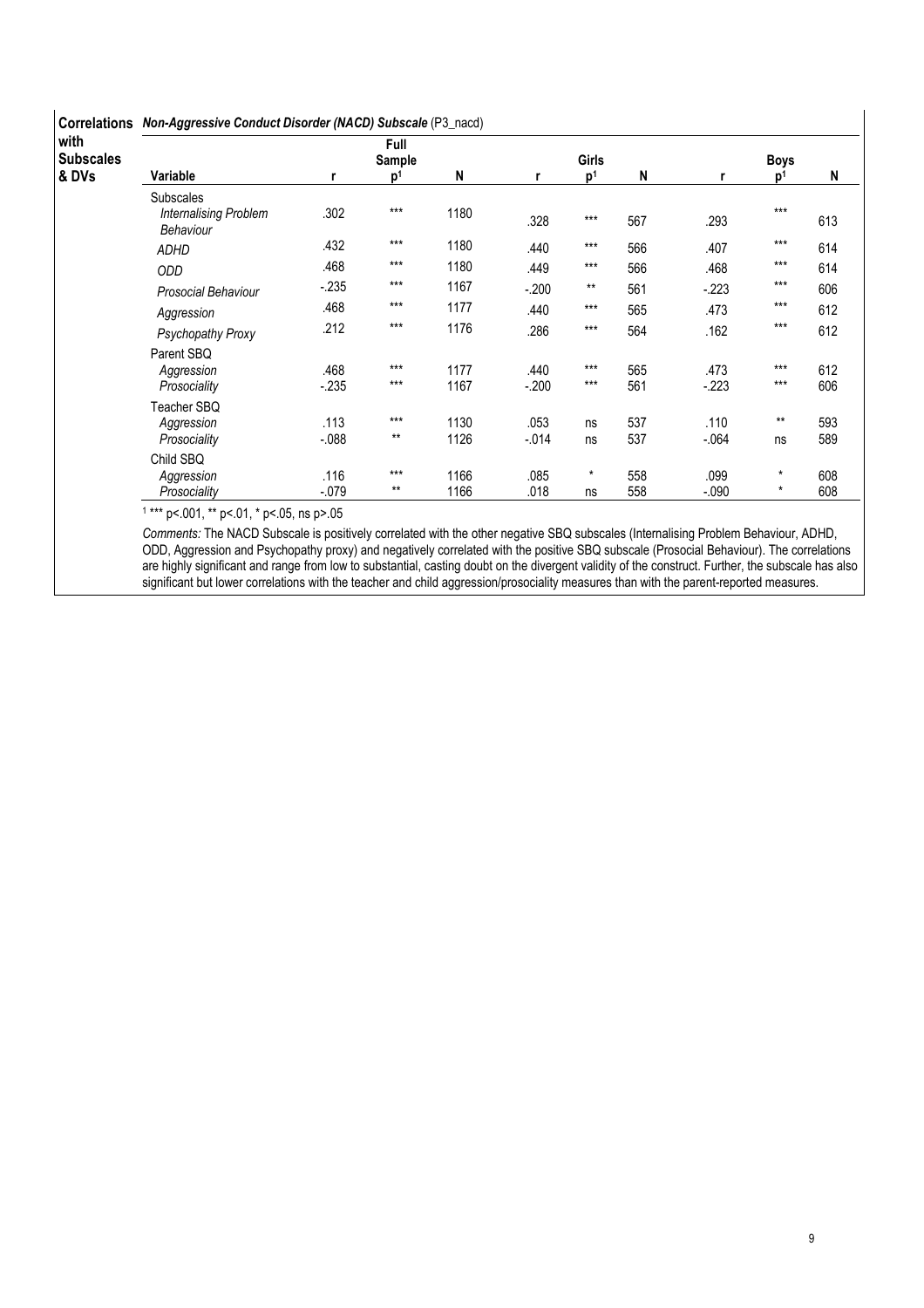## Social Behaviour Questionnaire – Subscale "Prosocial Behaviour"

- 5-point Likert scale
- Variable Values
- 1- never
- 2- rarely 3- sometimes
- 4- often
- 5- very often
- 
- 7- Does not apply (MISSING)
- 8- Don't know/ Can't remember (MISSING)
- 9- No answer/ Answer refused (MISSING)

# Variable

| Variable<br>Wording & | Variable Name    | Label                  | Wording                                                                                                                          | Missings (%)    |
|-----------------------|------------------|------------------------|----------------------------------------------------------------------------------------------------------------------------------|-----------------|
| Case                  | P3 10010 40      | Prosocial behaviour 1  | <childname> shows sympathy to someone who has made a mistake</childname>                                                         | 40<br>$(3.4\%)$ |
| Summary               | P3 10010 41      | Prosocial behaviour 2  | <childname> volunteers to help clear up a mess someone else has made</childname>                                                 | 17<br>$(1.4\%)$ |
|                       | P3_10010_42      | Prosocial behaviour 3  | <childname> if there is a quarrel or dispute, will try to stop it</childname>                                                    | 46<br>(3.9%)    |
|                       | P3 10010 43      | Prosocial behaviour 4  | <childname> will try to help someone who has been hurt</childname>                                                               | 40<br>$(3.4\%)$ |
|                       | P3 10010 44      | Prosocial behaviour 5  | <childname> will invite bystanders to join in a game</childname>                                                                 | 10<br>$(0.8\%)$ |
|                       | P3_10010_45      | Prosocial behaviour 6  | <childname> spontaneously helps to pick up objects, which another child has<br/>dropped (e.g., pencils, books, etc.)</childname> | 39<br>$(3.3\%)$ |
|                       | P3 10010 46      | Prosocial behaviour 7  | <childname> comforts a child who is crying or upset</childname>                                                                  | 14<br>(1.2%)    |
|                       | P3 10010 47      | Prosocial behaviour 8  | <childname> listens to others' points of view</childname>                                                                        | (0.4% )         |
|                       | P3 10010 48      | Prosocial behaviour 9  | <childname> is good at understanding other people's feelings</childname>                                                         | 10<br>$(0.8\%)$ |
|                       | P3 10010 49      | Prosocial behaviour 10 | <childname> shares things with others</childname>                                                                                | $(0.1\%)$       |
|                       | Total $N = 1181$ |                        |                                                                                                                                  |                 |

#### Descriptive

Statistics

| Variable<br>Name            | Label                  | Mean | <b>Standard</b><br><b>Deviation</b> | Min. | Max. | <b>Skewness</b> | <b>Kurtosis</b> | Item-Scale<br>Correlation | $\alpha$ If Item<br>Removed<br>(α = .804) |
|-----------------------------|------------------------|------|-------------------------------------|------|------|-----------------|-----------------|---------------------------|-------------------------------------------|
| P3 10010                    | Prosocial behaviour 1  | 3.54 | .860                                |      | 5    | $-140$          | $-082$          | .522                      | .782                                      |
| $-40$<br>P3_10010<br>$-41$  | Prosocial behaviour 2  | 2.79 | 1.10                                |      | 5    | .226            | $-539$          | .426                      | .796                                      |
| P3 10010<br>$-42$           | Prosocial behaviour 3  | 3.29 | 1.01                                |      | 5    | $-333$          | $-173$          | .396                      | .798                                      |
| P3 10010<br>$-43$           | Prosocial behaviour 4  | 4.08 | .792                                |      | 5    | $-583$          | .182            | .606                      | .774                                      |
| P3 10010<br>$-44$           | Prosocial behaviour 5  | 3.86 | .855                                |      | 5    | $-632$          | .525            | .453                      | .790                                      |
| P3 10010<br>$\_45$          | Prosocial behaviour 6  | 3.57 | .998                                |      | 5    | $-411$          | $-191$          | .512                      | .783                                      |
| P3 10010<br>$-46$           | Prosocial behaviour 7  | 3.85 | .872                                |      | 5    | $-342$          | $-383$          | .617                      | .771                                      |
| P3 10010<br>$-47$           | Prosocial behaviour 8  | 3.73 | .777                                |      | 5    | $-449$          | .408            | .341                      | .801                                      |
| P3 10010                    | Prosocial behaviour 9  | 4.03 | .775                                |      | 5    | $-529$          | .157            | .507                      | .785                                      |
| $\_48$<br>P3 10010<br>$-49$ | Prosocial behaviour 10 | 3.98 | .799                                |      | 5    | $-595$          | .490            | .477                      | .788                                      |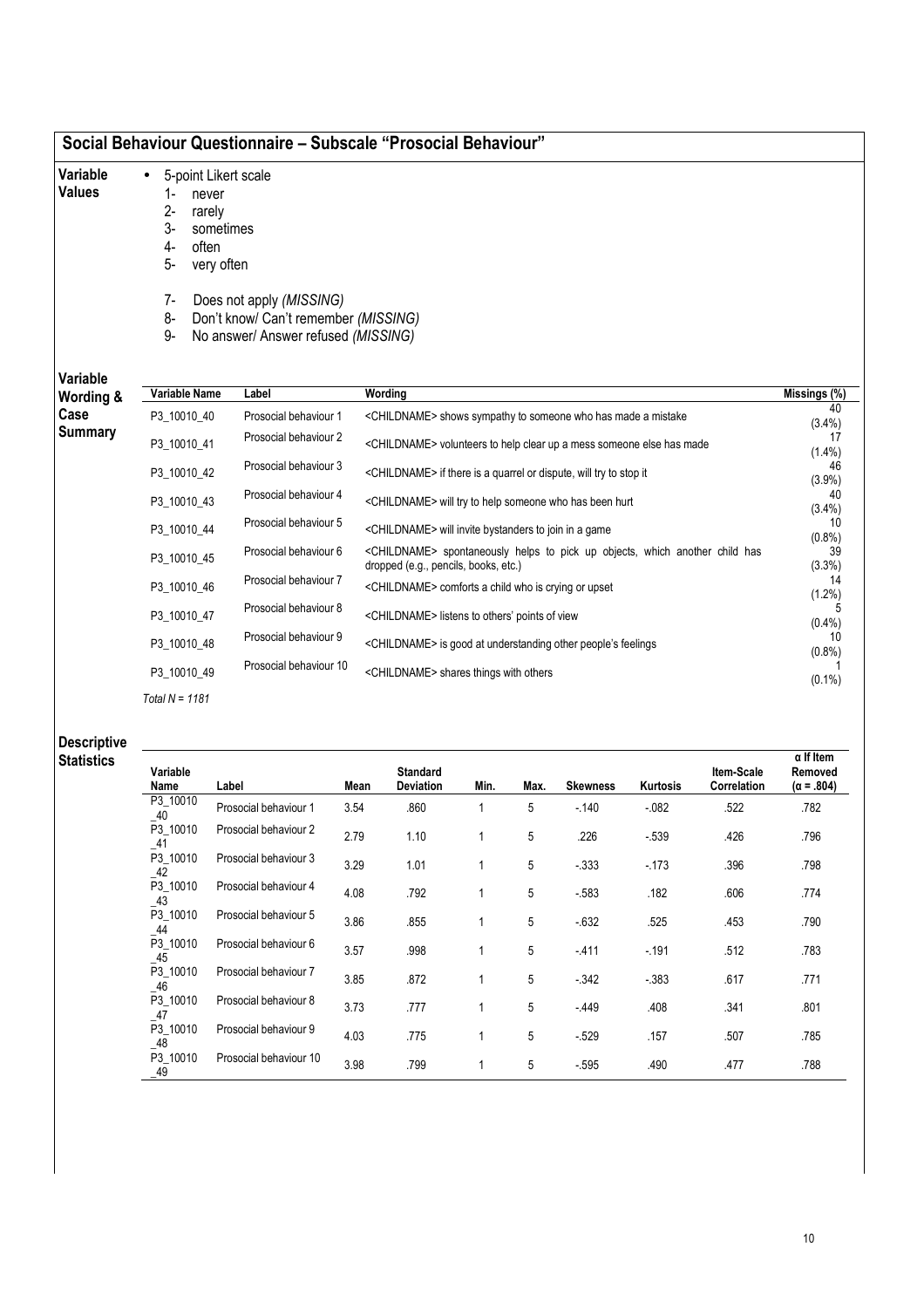#### Sum Index **Prosocial Behaviour Subscale (P3\_proso)**

| ounn muon          | $\frac{1}{2}$    |       |      |                 |      |      |         |          |    |              |      |
|--------------------|------------------|-------|------|-----------------|------|------|---------|----------|----|--------------|------|
| <b>Descriptive</b> |                  |       |      | <b>Standard</b> |      |      | Skew-   |          |    | <b>ANOVA</b> |      |
| <b>Statistics</b>  | Group            | N     | Mean | Deviation       | Min. | Max. | ness    | Kurtosis | df | F            | p    |
|                    | Full sample      | 1,167 | 2.67 | .535            | .500 | 4.00 | $-0.94$ | $-0.004$ |    |              |      |
|                    | Gender           |       |      |                 |      |      |         |          |    | 43.99        | .000 |
|                    | Girls            | 561   | 2.78 | .513            | .500 | 4.00 | $-064$  | .072     |    |              |      |
|                    | Boys             | 606   | 2.57 | .537            | .900 | 4.00 | $-081$  | $-078$   |    |              |      |
|                    | Treatment        |       |      |                 |      |      |         |          | 3  | .716         | .543 |
|                    | Control          | 315   | 2.67 | .552            | 1.20 | 4.00 | .226    | $-245$   |    |              |      |
|                    | Triple P         | 275   | 2.71 | .517            | .900 | 4.00 | $-161$  | $-102$   |    |              |      |
|                    | PATHS            | 328   | 2.65 | .534            | .900 | 4.00 | $-134$  | $-131$   |    |              |      |
|                    | Combination      | 249   | 2.66 | .534            | .500 | 3.80 | $-410$  | .616     |    |              |      |
|                    | Language         |       |      |                 |      |      |         |          | 8  | 12.30        | .000 |
|                    | German           | 779   | 2.61 | .490            | 1.20 | 4.00 | $-009$  | -.210    |    |              |      |
|                    | Albanian         | 67    | 2.67 | .594            | .500 | 3.70 | $-696$  | 1.38     |    |              |      |
|                    | Bos./Cro./ Serb. | 86    | 2.81 | .553            | 1.50 | 4.00 | $-072$  | $-103$   |    |              |      |
|                    | English          | 17    | 2.46 | .670            | .900 | 3.90 | $-101$  | 1.49     |    |              |      |
|                    | Italian          | 18    | 2.39 | .542            | 1.50 | 3.50 | .281    | $-541$   |    |              |      |
|                    | Portuguese       | 70    | 2.81 | .558            | 1.50 | 4.00 | $-029$  | - 459    |    |              |      |
|                    | Spanish          | 43    | 2.78 | .582            | 1.30 | 3.80 | $-238$  | $-377$   |    |              |      |
|                    | Tamil            | 50    | 3.27 | .410            | 2.10 | 3.90 | $-673$  | .535     |    |              |      |
|                    | Turkish          | 37    | 2.67 | .643            | .900 | 3.60 | $-845$  | 1.43     |    |              |      |

Comments:

1) The scale has been constructed by taking the average of all the ten variables. The maximum number of missing values allowed was 3. For the purpose of rescaling, 1 has been subtracted from the total scale.

2) The results of the ANOVA are highly significant for the gender groups  $(F(1, 1165) = 43.99, p < .001)$  and the language groups  $(F(8, 1158)$ =12.30,  $p$ <.001). ANOVA yielded no significant results for the treatment groups ( $F(3,1163) = .716$ ,  $p > .05$ ).

#### Correlations Prosocial Behaviour Subscale (P3\_proso)

| with<br><b>Subscales</b> |                                                        |                 | Full<br>Sample                    |              |                | Girls          |                                 |                  | <b>Boys</b>             |                                 |
|--------------------------|--------------------------------------------------------|-----------------|-----------------------------------|--------------|----------------|----------------|---------------------------------|------------------|-------------------------|---------------------------------|
| & DVs                    | Variable                                               |                 | p <sup>1</sup>                    | N            |                | p <sup>1</sup> | N                               |                  | p <sup>1</sup>          | N                               |
|                          | <b>Subscales</b><br>Internalising Problem<br>Behaviour | $-196$          | $***$                             | 1167         | $-189$         | $***$          | 561                             | $-212$           | $***$                   | 606                             |
|                          | <b>ADHD</b>                                            | $-214$          | $***$                             | 1166         | $-193$         | $***$          | 560                             | $-189$           | $***$                   | 606                             |
|                          | <b>ODD</b>                                             | $-.329$         | $***$                             | 1166         | $-.271$        | $***$          | 560                             | $-355$           | $***$                   | 606                             |
|                          | NACD                                                   | $-235$          | $***$                             | 1167         | $-.200$        | $***$          | 561                             | $-223$           | $***$                   | 606                             |
|                          | Aggression                                             | $-236$          | $***$                             | 1165         | $-182$         | $***$          | 560                             | $-246$           | $***$                   | 605                             |
|                          | <b>Pychopathy Proxy</b>                                | $-.097$         | $***$                             | 1164         | $-0.058$       | ns             | 559                             | $-0.089$         | $\star$                 | 605                             |
|                          | Parent SBO<br>Aggression<br>Prosociality               | $-236$          | $***$<br>$\overline{\phantom{a}}$ | 1165         | $-182$         | $***$          | 560<br>$\overline{\phantom{a}}$ | $-246$           | $***$<br>$\blacksquare$ | 605<br>$\overline{\phantom{0}}$ |
|                          | Teacher SBQ<br>Aggression<br>Prosociality              | $-.030$<br>.127 | ns<br>$***$                       | 1116<br>1112 | .044<br>.022   | ns<br>ns       | 531<br>531                      | $-0.025$<br>.114 | ns<br>$***$             | 585<br>581                      |
|                          | Child SBQ<br>Aggression<br>Prosociality                | $-117$<br>.177  | $***$<br>$***$                    | 1152<br>1152 | $-054$<br>.103 | ns<br>$\star$  | 552<br>552                      | $-112$<br>.178   | $***$<br>$***$          | 600<br>600                      |

1 \*\*\* p<.001, \*\* p<.01, \* p<.05, ns p>.05

Comments: The Prosocial Behaviour Subscale is negatively and significantly correlated with all the negative SBQ subscales. The subscale does not yield any significant correlations with the teacher-reported measures of child aggression and has lower correlations with the aggression measures based on child assessments than with the parent measures. Further, the Prosocial Behaviour Subscale has significant but very low correlations with the other measures of prosociality (teacher and child), pointing to low convergent validity.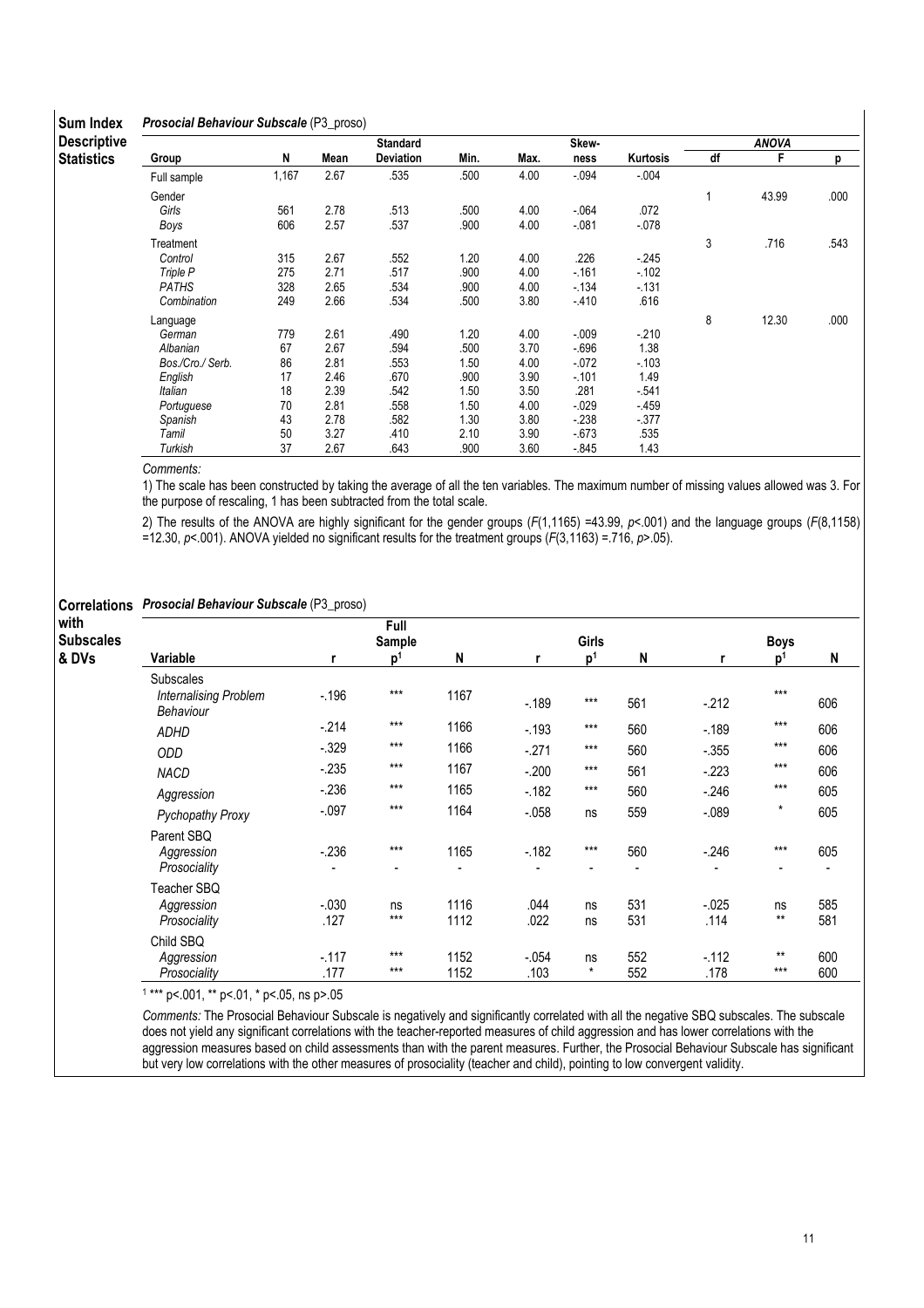- Variable • 5-point Likert scale
- Values
- 1- never
- 2- rarely
- 3- sometimes
- 4- often
- 5- very often
- 7- Does not apply (MISSING)
- 8- Don't know/ Can't remember (MISSING)
- 9- No answer/ Answer refused (MISSING)

Variable

| Variable<br>Wording & | Variable Name    | Label               | Wording                                                                         | Missings (%)    |
|-----------------------|------------------|---------------------|---------------------------------------------------------------------------------|-----------------|
| Case                  | P3 10010 33      | Physical aggr 1     | <childname> gets into fights</childname>                                        | $(0.3\%)$       |
| <b>Summary</b>        | P3 10010 34      | Physical aggr 2     | <childname> physically attacks people</childname>                               | (0.3%)          |
|                       | P3 10010 35      | Physical aggr 3     | <childname> kicks, bites, hits other children</childname>                       | (0.3%)          |
|                       | P3_10010_36      | Physical aggr 4     | <childname> is cruel, bullies or is mean to others</childname>                  | (0.8% )         |
|                       | P3_10010_39      | Physical aggr 5     | <childname> kicks, bites, hits his/her mother</childname>                       | (0.2%)          |
|                       | P3 10010 37      | Instrumental aggr 1 | <childname> threatens people</childname>                                        | $(0.6\%)$       |
|                       | P3 10010 50      | Instrumental aggr 2 | <childname> encourages other children to pick on a particular child</childname> | 29<br>(2.5%)    |
|                       | P3_10010_51      | Instrumental aggr 3 | <childname> tries to dominate other children</childname>                        | 19<br>$(1.6\%)$ |
|                       | P3 10010 52      | Instrumental aggr 4 | <childname> scares other children to get what he/she wanted</childname>         | 14<br>$(1.2\%)$ |
|                       | P3_10010_53      | Reactive aggr 1     | <childname> reacts in an aggressive manner when teased</childname>              | $(0.6\%)$       |
|                       | P3 10010 54      | Reactive aggr 2     | <childname> reacts in an aggressive manner when something was taken</childname> | 23<br>$(1.9\%)$ |
|                       | P3_10010_55      | Reactive aggr 3     | <childname> reacts in an aggressive manner when contradicted</childname>        | $(0.5\%)$       |
|                       | Total $N = 1181$ |                     |                                                                                 |                 |

| <b>Descriptive</b> |
|--------------------|
|                    |
| <b>Statistics</b>  |
|                    |

| istics | Variable<br>Name   | Label               | Mean | <b>Standard</b><br><b>Deviation</b> | Min. | Max.           | <b>Skewness</b> | Kurtosis | Item-Scale<br>Correlation | $\alpha$ If Item<br>Removed<br>$(\alpha = .796)$ |
|--------|--------------------|---------------------|------|-------------------------------------|------|----------------|-----------------|----------|---------------------------|--------------------------------------------------|
|        | P3_10010<br>$-33$  | Physical aggr 1     | 1.48 | .711                                | 1    | 5              | 1.31            | .997     | .434                      | .782                                             |
|        | P3_10010<br>$-34$  | Physical aggr 2     | 1.46 | .678                                | 1    | 5              | 1.38            | 1.57     | .541                      | .773                                             |
|        | P3_10010<br>$\_35$ | Physical aggr 3     | 1.44 | .669                                | 1    | 4              | 1.31            | .763     | .543                      | .773                                             |
|        | P3_10010<br>$-36$  | Physical aggr 4     | 1.34 | .609                                |      | 5              | 1.85            | 3.55     | .507                      | .778                                             |
|        | P3_10010<br>$-39$  | Physical aggr 5     | 1.15 | .445                                | 1    | 4              | 3.22            | 11.06    | .309                      | .793                                             |
|        | P3_10010<br>$-37$  | Instrumental aggr 1 | 1.23 | .613                                | 1    | 5              | 3.33            | 12.74    | .328                      | .791                                             |
|        | P3_10010<br>$\_50$ | Instrumental aggr 2 | 1.18 | .451                                | 1    | $\overline{4}$ | 2.68            | 7.33     | .379                      | .789                                             |
|        | P3_10010<br>$-51$  | Instrumental aggr 3 | 1.96 | 1.08                                | 1    | 5              | .931            | .104     | .414                      | .789                                             |
|        | P3_10010<br>$-52$  | Instrumental aggr 4 | 1.18 | .474                                | 1    | 5              | 3.01            | 1.54     | .365                      | .789                                             |
|        | P3_10010<br>$\_53$ | Reactive aggr 1     | 2.65 | 1.11                                | 1    | 5              | .113            | $-671$   | .528                      | .774                                             |
|        | P3_10010<br>$-54$  | Reactive aggr 2     | 2.51 | 1.04                                | 1    | 5              | .210            | $-504$   | .516                      | .774                                             |
|        | P3_10010<br>$-55$  | Reactive aggr 3     | 2.22 | .985                                |      | 5              | .467            | $-334$   | .558                      | .768                                             |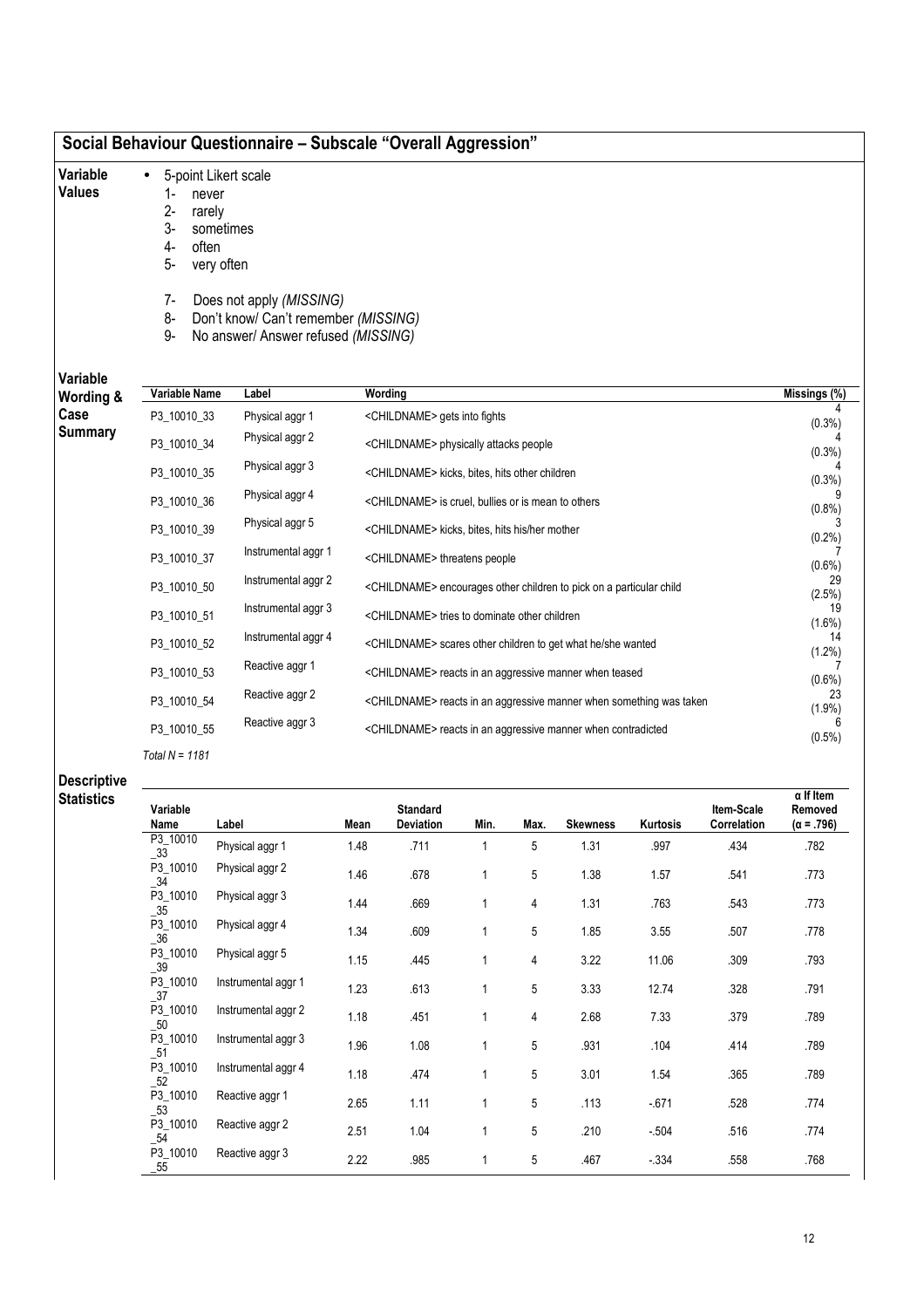#### Sum Index Aggression Subscale (P3\_aggress)

| UUIII IIIUUA       |                  | $1.2 - 999.000$ |      |                 |      |      |       |          |    |              |      |
|--------------------|------------------|-----------------|------|-----------------|------|------|-------|----------|----|--------------|------|
| <b>Descriptive</b> |                  |                 |      | <b>Standard</b> |      |      | Skew- |          |    | <b>ANOVA</b> |      |
| <b>Statistics</b>  | Group            | N               | Mean | Deviation       | Min. | Max. | ness  | Kurtosis | df | F            | р    |
|                    | Full sample      | 1,177           | .651 | .435            | .000 | 2.78 | .738  | .755     |    |              |      |
|                    | Gender           |                 |      |                 |      |      |       |          |    | 19.51        | .000 |
|                    | Girls            | 565             | .593 | .419            | .000 | 2.78 | 1.06  | 2.11     |    |              |      |
|                    | Boys             | 612             | .705 | .442            | .000 | 2.33 | .479  | $-0.004$ |    |              |      |
|                    | Treatment        |                 |      |                 |      |      |       |          | 3  | 1.14         | .330 |
|                    | Control          | 317             | .657 | .435            | .000 | 2.25 | .675  | .468     |    |              |      |
|                    | Triple P         | 279             | .651 | .418            | .000 | 2.00 | .510  | $-166$   |    |              |      |
|                    | PATHS            | 329             | .677 | .458            | .000 | 2.50 | .748  | .729     |    |              |      |
|                    | Combination      | 252             | .611 | .422            | .000 | 2.78 | 1.03  | 2.28     |    |              |      |
|                    | Language         |                 |      |                 |      |      |       |          | 8  | 16.37        | .000 |
|                    | German           | 786             | .704 | .424            | .000 | 2.78 | .786  | 1.17     |    |              |      |
|                    | Albanian         | 67              | .636 | .448            | .000 | 1.83 | .848  | .669     |    |              |      |
|                    | Bos./Cro./ Serb. | 86              | .417 | .420            | .000 | 2.00 | 1.43  | 1.93     |    |              |      |
|                    | English          | 17              | .725 | .501            | .000 | 1.67 | .239  | $-845$   |    |              |      |
|                    | Italian          | 19              | .614 | .527            | .000 | 1.92 | 1.14  | 1.16     |    |              |      |
|                    | Portuguese       | 70              | .371 | .321            | .000 | 1.10 | .727  | $-264$   |    |              |      |
|                    | Spanish          | 44              | .489 | .361            | .000 | 1.33 | .585  | $-607$   |    |              |      |
|                    | Tamil            | 51              | .984 | .325            | .250 | 1.83 | .548  | .945     |    |              |      |
|                    | Turkish          | 37              | .363 | .318            | .000 | 1.17 | .868  | .065     |    |              |      |

Comments:

1) The scale has been constructed by taking the average of all the 12 variables. The maximum number of missing values allowed was 4. For the purpose of rescaling, 1 has been subtracted from the total scale.

2) The results of the ANOVA are highly significant for the gender groups  $(F(1,1175) = 19.51, p < .001)$  and the language groups  $(F(8,1168)$ =16.37,  $p$ <.001). ANOVA yielded no significant results for the treatment groups ( $F(3,1173) = 1.14$ ,  $p > .05$ ).

|                          | <b>Correlations Aggression Subscale (P3_aggress)</b>   |                  |                |              |                |                |            |                  |                  |            |
|--------------------------|--------------------------------------------------------|------------------|----------------|--------------|----------------|----------------|------------|------------------|------------------|------------|
| with<br><b>Subscales</b> |                                                        |                  | Full<br>Sample |              |                | <b>Girls</b>   |            |                  | <b>Boys</b>      |            |
| & DVs                    | Variable                                               | r                | p <sup>1</sup> | N            |                | p <sup>1</sup> | N          | r                | p <sup>1</sup>   | N          |
|                          | <b>Subscales</b><br>Internalising Problem<br>Behaviour | .382             | $***$          | 1177         | .407           | $***$          | 565        | .368             | $***$            | 612        |
|                          | <b>ADHD</b>                                            | .462             | $***$          | 1176         | .410           | $***$          | 564        | .485             | $***$            | 612        |
|                          | ODD                                                    | .462             | $***$          | 1176         | .408           | $***$          | 564        | .492             | $***$            | 612        |
|                          | <b>NACD</b>                                            | .468             | $***$          | 1177         | .440           | $***$          | 565        | .473             | $***$            | 612        |
|                          | <b>Prosocial Behaviour</b>                             | $-236$           | $***$          | 1165         | $-182$         | $***$          | 560        | $-246$           | $***$            | 605        |
|                          | Psychopathy Proxy                                      | .134             | $***$          | 1173         | .108           | $^\star$       | 563        | .130             | $***$            | 610        |
|                          | Parent SBQ<br>Aggression<br>Prosociality               | $-236$           | $***$          | 1165         | $-182$         | $***$          | 560        | $-.246$          | $***$            | 605        |
|                          | Teacher SBQ<br>Aggression<br>Prosociality              | .148<br>$-0.082$ | $***$<br>$***$ | 1126<br>1122 | .104<br>$-047$ | $^\star$<br>ns | 535<br>535 | .148<br>$-0.046$ | $***$<br>ns      | 591<br>587 |
|                          | Child SBQ<br>Aggression<br>Prosociality                | .177<br>$-0.076$ | $***$<br>$***$ | 1162<br>1162 | .098<br>$-011$ | $\star$<br>ns  | 556<br>556 | .201<br>$-0.082$ | $***$<br>$\star$ | 606<br>606 |

1 \*\*\* p<.001, \*\* p<.01, \* p<.05, ns p>.05

Comments: The Aggression Subscale is positively correlated with all the other negative SBQ subscales and negatively correlated with the positive SBQ subscale. The correlations are highly significant and range from low to high, pointing to low divergent validity of the construct. The subscale has lower correlations with the teacher and child prosociality measures than with the parent-reported measures. Further, the Aggression Subscale has also significant but very low correlations with the other measures of aggression (teacher and child), pointing to very low convergent validity.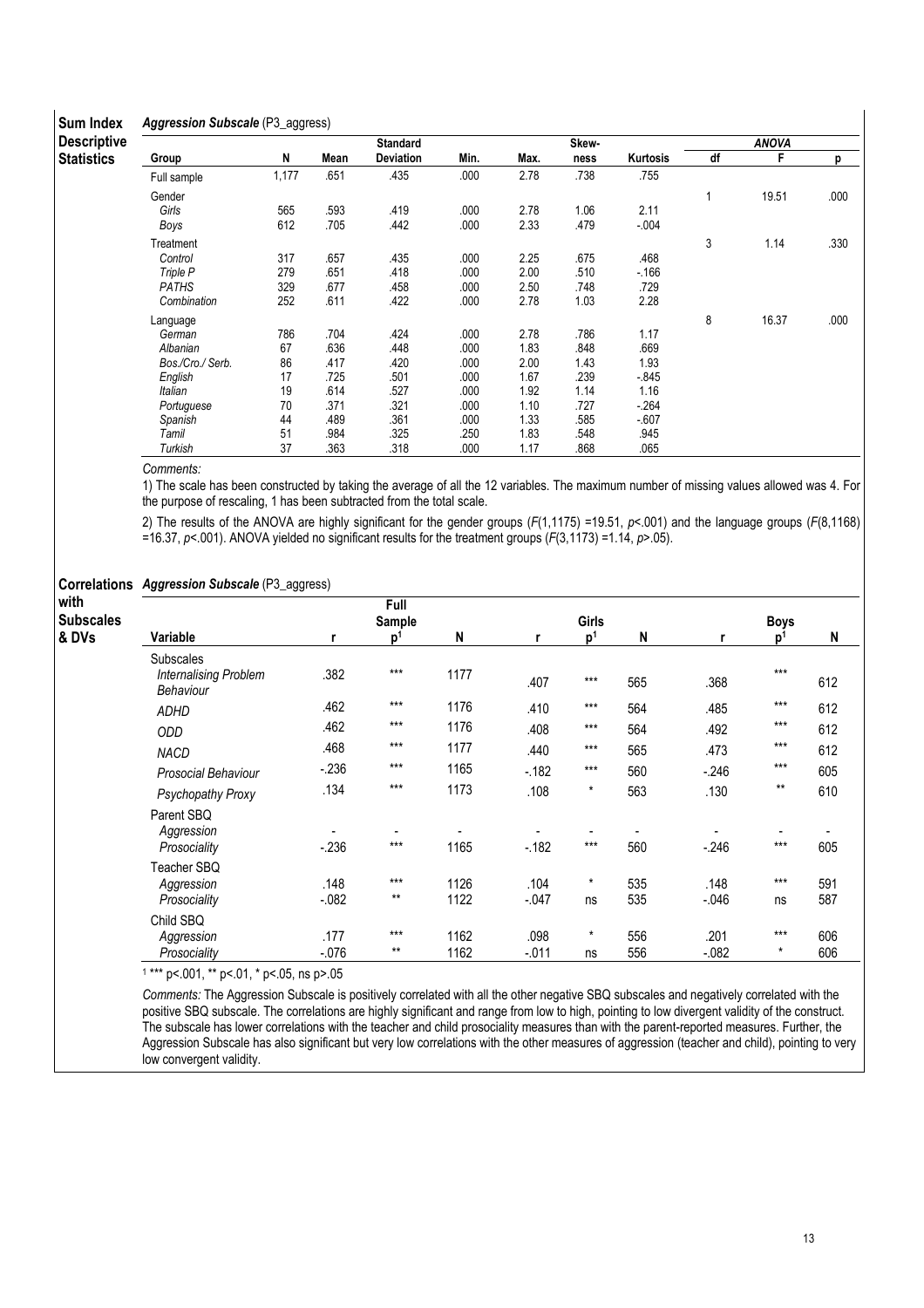| Variable<br><b>Values</b>       | 5-point Likert scale<br>$\bullet$<br>$1 -$<br>never<br>$2-$<br>rarely<br>3-<br>sometimes<br>$4-$<br>often<br>5-<br>very often<br>$7-$<br>8-<br>9- | Does not apply (MISSING)<br>Don't know/ Can't remember (MISSING)<br>No answer/ Answer refused (MISSING) |              |                                             |              |                     |                 |                |    |              |                      |
|---------------------------------|---------------------------------------------------------------------------------------------------------------------------------------------------|---------------------------------------------------------------------------------------------------------|--------------|---------------------------------------------|--------------|---------------------|-----------------|----------------|----|--------------|----------------------|
| Variable                        |                                                                                                                                                   |                                                                                                         |              |                                             |              |                     |                 |                |    |              |                      |
| Wording &                       | Variable Name                                                                                                                                     | Label                                                                                                   |              | Wording                                     |              |                     |                 |                |    |              | Missings (%)<br>5    |
| Case<br><b>Summary</b>          | P3_10010_38                                                                                                                                       | Psychopathy                                                                                             |              | <childname> is cruel to animals</childname> |              |                     |                 |                |    |              | (0.4% )              |
|                                 | Total $N = 1181$                                                                                                                                  |                                                                                                         |              |                                             |              |                     |                 |                |    |              |                      |
| <b>Descriptive</b>              | <b>Standard</b>                                                                                                                                   |                                                                                                         |              |                                             |              |                     |                 |                |    |              |                      |
| <b>Statistics</b>               |                                                                                                                                                   |                                                                                                         |              |                                             |              |                     |                 |                |    |              |                      |
|                                 | Variable Name                                                                                                                                     | Label                                                                                                   | Mean         | Deviation                                   | Min.         | Max.                | <b>Skewness</b> | Kurtosis       |    |              |                      |
|                                 | P3_10010_38                                                                                                                                       | Psychopathy                                                                                             | 1.06         | .272                                        |              | 3                   | 4.51            | 21.63          |    |              |                      |
| Sum Index<br><b>Descriptive</b> | Psychopathy Proxy Subscale (P3_psycho)                                                                                                            |                                                                                                         |              | <b>Standard</b>                             |              |                     | Skew-           |                |    | <b>ANOVA</b> |                      |
| <b>Statistics</b>               | Group                                                                                                                                             | N                                                                                                       | Mean         | Deviation                                   | Min.         | Max.                | ness            | Kurtosis       | df | F            | p                    |
|                                 | Full sample                                                                                                                                       | 1,176                                                                                                   | 1.06         | .272                                        | $\mathbf{1}$ | 3                   | 4.51            | 21.63          |    |              |                      |
|                                 | Gender                                                                                                                                            |                                                                                                         |              |                                             |              |                     |                 |                | 1  | 15.84        |                      |
|                                 | Girls                                                                                                                                             | 564                                                                                                     | 1.03         | .195                                        | 1            | 3                   | 6.71            | 49.42          |    |              |                      |
|                                 | Boys                                                                                                                                              | 612                                                                                                     | 1.09         | .325                                        | 1            | 3                   | 3.60            | 13.30          |    |              |                      |
|                                 | Treatment<br>Control                                                                                                                              | 316                                                                                                     | 1.09         | .312                                        | 1            |                     | 3.88            | 15.72          | 3  | 2.47         |                      |
|                                 | Triple P                                                                                                                                          | 278                                                                                                     | 1.03         | .167                                        | 1            | 3<br>$\overline{2}$ | 5.67            | 3.34           |    |              |                      |
|                                 | <b>PATHS</b>                                                                                                                                      | 329                                                                                                     | 1.06         | .280                                        | 1            | 3                   | 4.77            | 24.21          |    |              |                      |
|                                 | Combination                                                                                                                                       | 253                                                                                                     | 1.08         | .298                                        | 1            | 3                   | 4.00            | 16.86          |    |              |                      |
|                                 | Language                                                                                                                                          |                                                                                                         |              |                                             |              |                     |                 |                | 8  | 1.54         |                      |
|                                 | German                                                                                                                                            | 786                                                                                                     | 1.08         | .300                                        |              | 3                   | 3.88            | 15.67          |    |              |                      |
|                                 | Albanian                                                                                                                                          | 65                                                                                                      | 1.08         | .367                                        |              | 3                   | 4.89            | 23.45          |    |              |                      |
|                                 | Bos./Cro./ Serb.                                                                                                                                  | 86                                                                                                      | 1.01         | .108                                        |              | $\sqrt{2}$          | 9.27            | 86.00          |    |              |                      |
|                                 | English                                                                                                                                           | 17                                                                                                      | 1.06         | .243                                        |              | $\overline{2}$      | 4.12            | 17.00          |    |              |                      |
|                                 | Italian                                                                                                                                           | 19                                                                                                      | 1.05         | .229                                        |              | $\overline{2}$      | 4.36            | 19.00          |    |              |                      |
|                                 | Portuguese<br>Spanish                                                                                                                             | 70<br>45                                                                                                | 1.03<br>1.00 | .168<br>.000                                | 1            | 2<br>1              | 5.78            | 32.38          |    |              |                      |
|                                 | Tamil<br>Turkish                                                                                                                                  | 51<br>37                                                                                                | 1.02<br>1.03 | .140<br>.164                                | 1            | $\overline{2}$      | 7.14<br>6.08    | 51.00<br>37.00 |    |              | .000<br>.060<br>.138 |